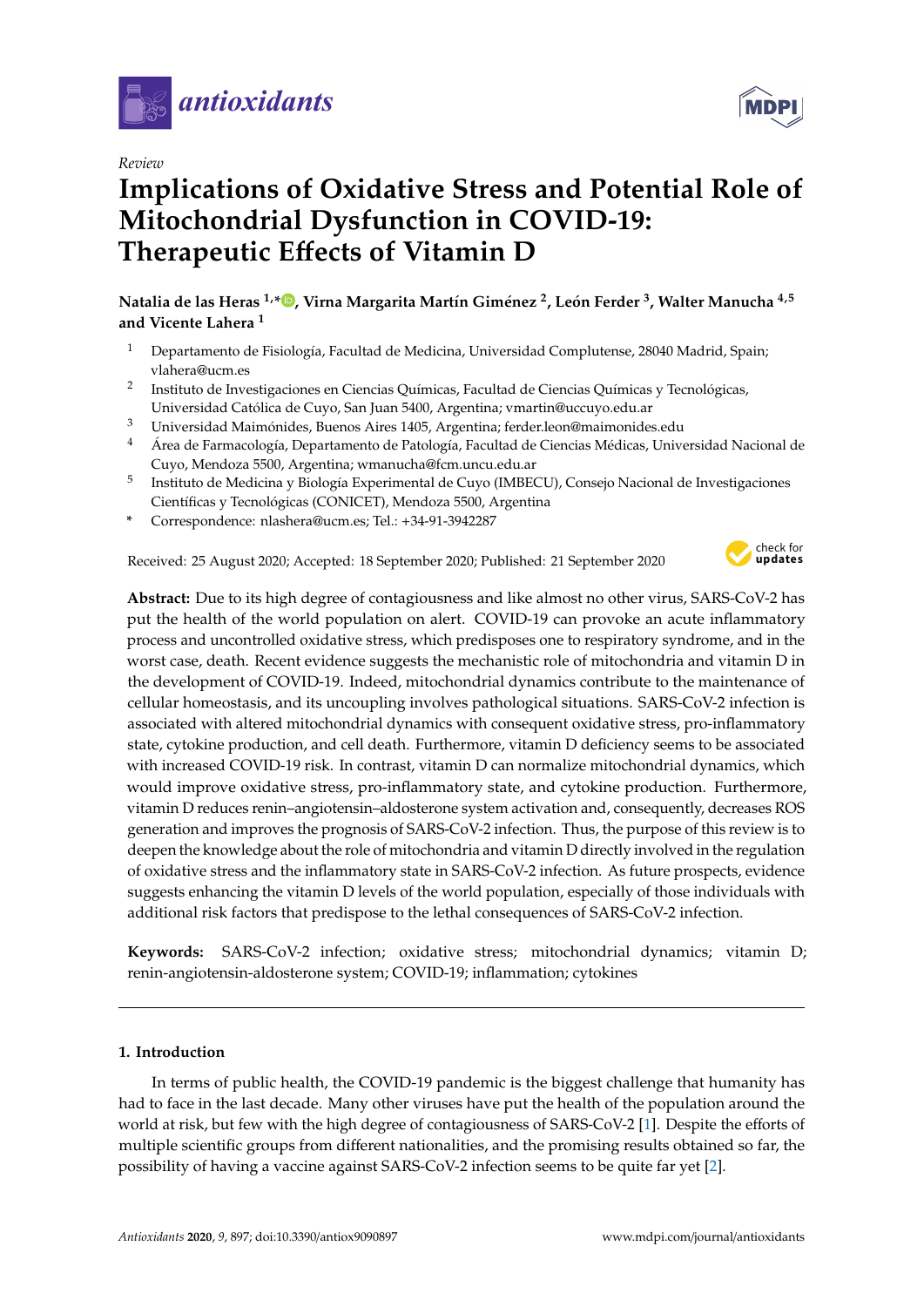In this sense, it is essential to deepen the knowledge about the therapeutic targets and the properties of active compounds already known that can help to prevent, combat, or alleviate the symptoms of severe acute respiratory syndrome (SARS) caused by COVID-19 pathology [3,4].

The exacerbated and uncontrolled oxidative stress is one of the main causes of morbidity and mortality by this respiratory syndrome in patients susceptible to this viral infection. For this reason, the analysis of the role of cellular organelles and substances that are directly involved in the regulation of oxidative stress is essential [5,6]. It is well-described that the antioxidant effects of vitamin D may be very useful in the prevention and attenuation of COVID-19 symptoms, and that a deficient vitamin D status would confer susceptibility to morbidity and mortality by SARS-CoV-2 [7–9].

In this review, the role of mitochondria and vitamin D is extensively examined in the context of SARS-CoV-2 infection, with the aim of proposing a potential therapeutic alternative for this pandemic that has become a nightmare for the world population, while waiting for the development of a vaccine.

#### **2. Mitochondrial Dynamics: Role in Cell Physiology**

Mitochondria are cell organelles that play a key role in the maintenance of cellular homeostasis. They are involved in numerous functions and signaling pathways such as energy metabolism, innate immunity, calcium homeostasis, apoptosis, aging, and others [10]. Mitochondria are not static, but dynamic organelles involved in adaptation to changes in the metabolic environment of cells as well as their survival or death, in order to maintain the quality of mitochondrial function. Mitochondrial dynamics includes fusion, fission, and mitophagy processes as well as biogenesis (Figure 1). These processes are not only involved in physiological situations, but also in pathological ones such as cancer, cardiovascular, neurodegenerative, and metabolic diseases [11].



**Mitochondrial Dynamics**

Figure 1. Effects of viral infection on mitochondrial dynamics, the viral life cycle, and various aspects associated with the internal metabolism of the mitochondria as well as its physiological processes. associated with the internal metabolism of the mitochondria as well as its physiological processes.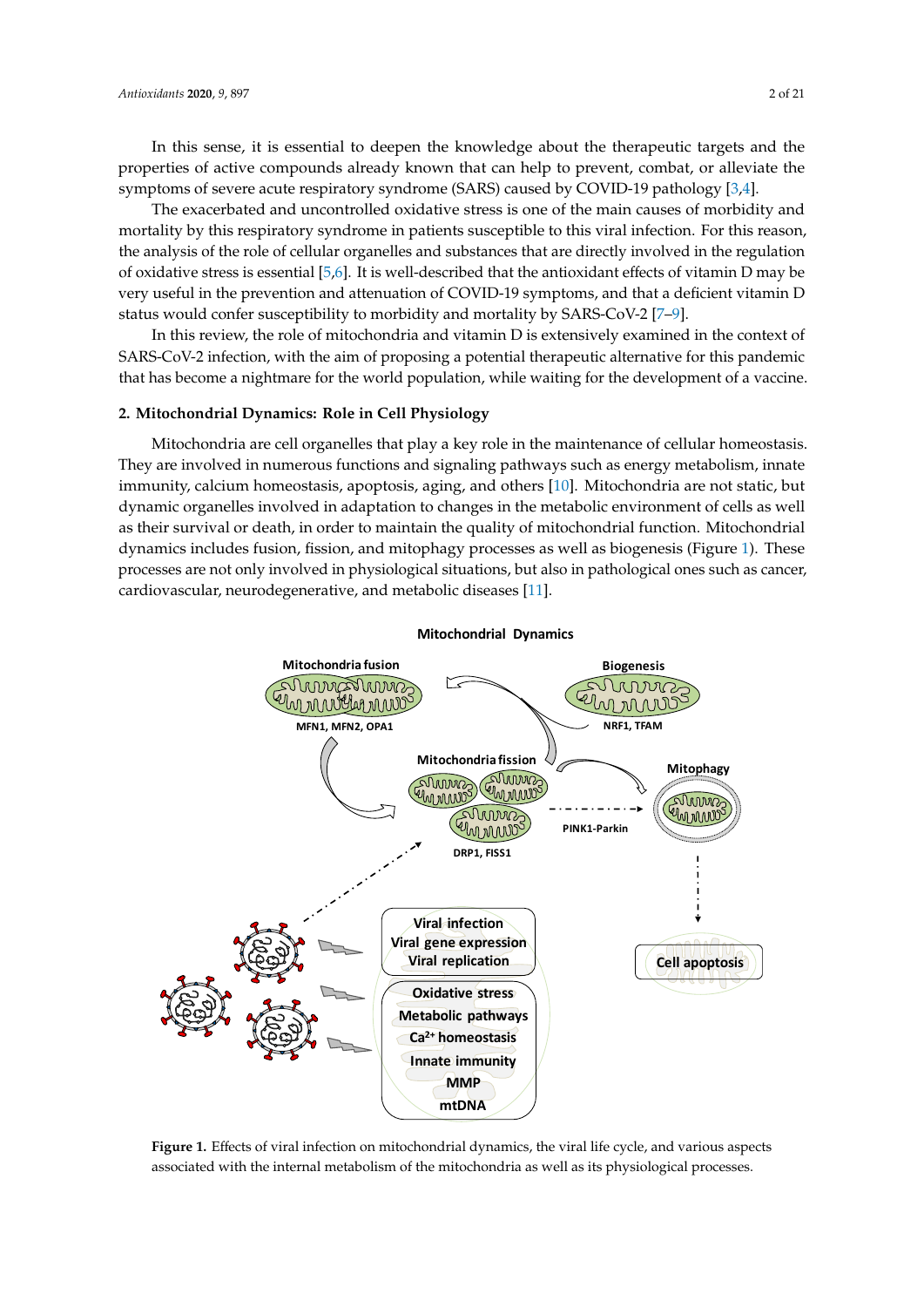The fusion process is the union of two mitochondria in a single one [12]. Mitochondrial fusion maintains an intact mitochondrial DNA (mtDNA) and participates in matrix metabolites exchanging. The fusion process is mediated by Mitofusin 1 (MFN1) and MFN2 (outer-membrane proteins), and optic atrophy-1 (OPA1), three large GTPases of the dynamin superfamily that mediates inner-membrane fusion [13]. Mitochondrial fission is mediated by Dynamin-related Protein 1 (DRP1), which is regulated by phosphorylation of DRP1 and acetylation and S-nitrosylation. The fission process is the division of mitochondria into smaller ones, and helps in sorting damaged or impaired mitochondria that are further eliminated by a mitophagy [14]. Mitophagy is a specialized form of autophagy in order to degrade abnormal mitochondria, and is related to cell apoptosis. It is also a critical process for maintaining proper cellular functions, and involves the formation of an autophagosome that fuses with lysosomes to degrade mitochondria [15]. Mitophagy is mediated either by the PINK1-Parkin signaling pathway or the mitophagic receptors BCL2 Interacting Protein 3 (BNIP3) and BNIP3-like, also known as NIX [16,17]. Changes in mitochondrial membrane potential and other stress situations result in the accumulation of PINK1 on the outer membrane, which phosphorylates numerous proteins including PARKIN and E3 ubiquitin ligase. Activated PARKIN results in activation of the ubiquitin-proteasome system that allows for the degradation of a number of membrane proteins external (MFN 1 and 2), thus enhancing mitochondrial fragmentation (Figure 1). The actual level of mitochondria in cells depends on the balance between biogenesis, and the degradation. Mitochondrial biogenesis is stimulated by the peroxisome proliferator-activated receptor γ co-activator 1  $\alpha$  (PGC-1α), which modulates the expression of nuclear respiratory factor 1 (NRF1). NRF1 stimulates the expression of mitochondrial transcription factor A (TFAM), which is a final effector activating the duplication of mitochondrial DNA molecules [16].

#### **3. Coronaviruses and Acute Respiratory Syndromes**

Coronaviruses (CoV) are a broad family of RNA viruses that can cause respiratory, gastrointestinal, hepatic, and neurological diseases in animals, but only few known coronaviruses frequently cause disease in humans. The infections start in animals and spread to people. Four coronaviruses produce symptoms similar to those of the common cold, but three can cause severe and even fatal respiratory infections in humans: SARS-CoV-2, MERS-CoV, and SARS-CoV [18]. SARS-CoV-2 is a new coronavirus identified as the cause of the 2019 coronavirus disease (COVID-19) that started in Wuhan, China at the end of 2019, and has spread worldwide. MERS-CoV was identified in 2012 as the cause of Middle East respiratory syndrome (MERS). SARS-CoV was identified in 2002 as the cause of an outbreak of severe acute respiratory syndrome (SARS) that started in China in late 2002. SARS-CoV-2 exhibits significant person-to-person transmission through contact with secretions from respiratory droplets or through contact with contaminated surfaces [19].

Some people with COVID-19 disease may have few or no symptoms, although others become seriously ill and die. Symptoms may include fever, cough, dyspnea, chills or tremors, tiredness, muscle pain, headache, odynophagia, loss of smell and/or taste, nausea, vomiting, and diarrhea. The incubation time is between two and 14 days after exposure to the virus [20]. The risk of severe disease and death during SARS-CoV-2 infection increases with age and in people with several pathologies like cardiac, respiratory renal, hepatic diseases, diabetes, or obesity. Severe COVID-19 is characterized by dyspnea, hypoxia, and extensive lung impairment, which can lead to respiratory failure shock and death. Frequent complications of COVID-19 are arrhythmias, cardiomyopathy, thromboembolism and pulmonary embolism, disseminated intravascular coagulation, hemorrhage and arterial clot formation, sepsis, shock, and multi-organ failure [21].

#### **4. Mitochondrial Dynamics and Viral Infection**

The participation of mitochondria in innate immune signaling and their implication in viral infections is an emerging field of investigation. It appears that mitochondria are targeted by viral proteins and also influenced by alterations of the physiological cellular environment. It has been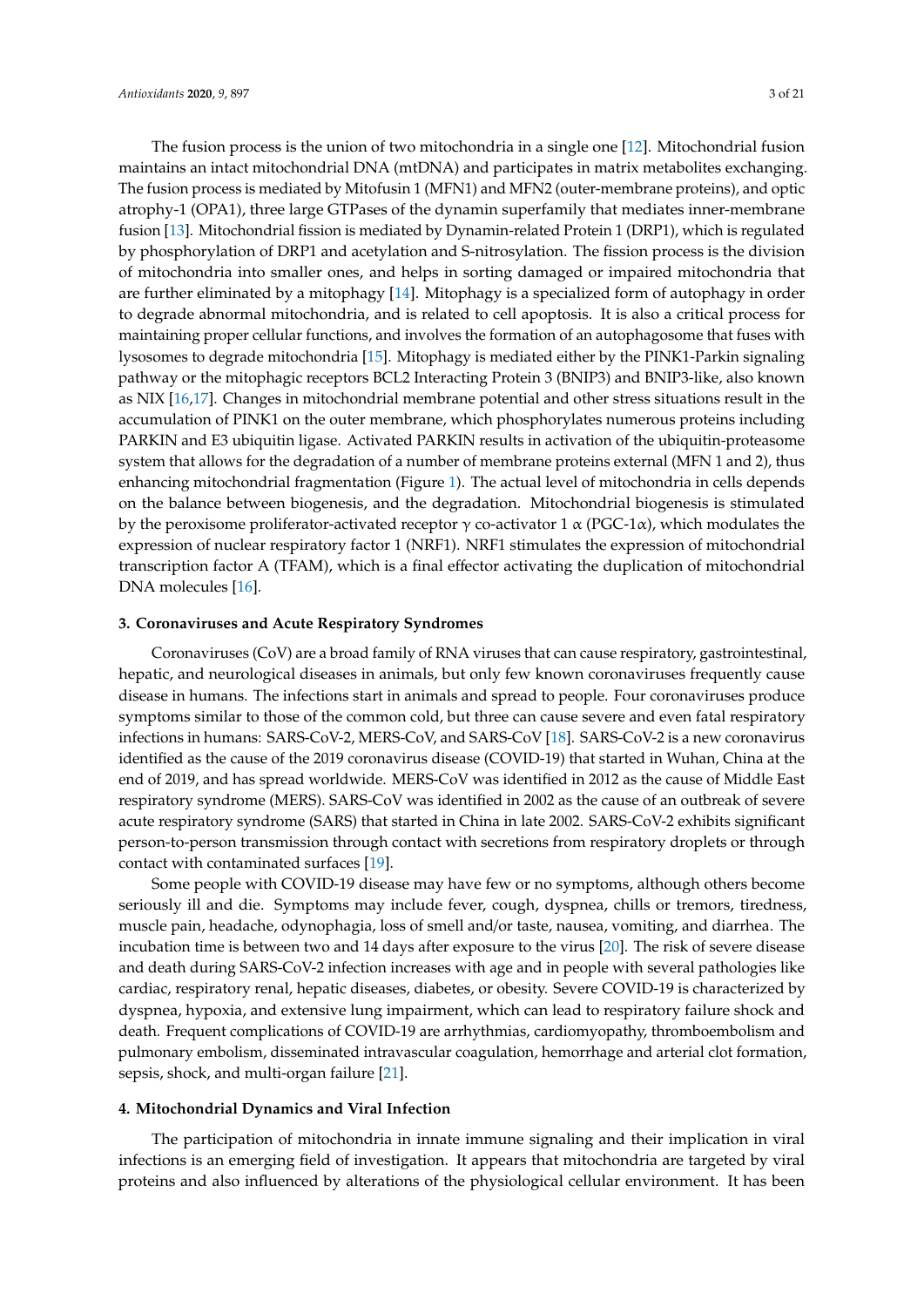shown that during viral pathogenesis deregulation of calcium homeostasis, endoplasmic reticulum stress, oxidative stress, and hypoxia exist, and viruses alter mitochondrial dynamics for the progression of infection (Figure 1) [15,22]. The understanding of virus/host interactions will be useful for the knowledge of viral infection pathogenesis and to design new antiviral therapeutic strategies, mainly after the COVID-19 pandemic.

The steps of the viral life cycle include entry, translation, replication, assembly, and egress [23]. This dynamic process induces host cellular reorganization, which includes localization of the viral proteins to an appropriate subcellular compartment. This is a viral strategy to modify the host machinery and pathways to establish and perpetuate an infection [22,24]. Thus, viruses develop strategies to survive and proliferate in cells by targeting specific cell organelles (nucleus, mitochondria, endoplasmic reticulum, peroxisomes, and lipid droplets), which play an important role in innate immunity and host defense [15].

The viral infection causes alterations that can affect mitochondrial dynamics at different levels. As previously mentioned, mtDNA is crucial for synthesizing enzymes involved in respiratory chain and optimal functioning of the organelle. Thus, viruses damage mtDNA to evade immune defense of the host cell [25]. It has been shown that lymphoma cells infected with hepatitis C virus (HCV) suffered mtDNA depletion [26]. Expression of UL12.5, an amino-terminally truncated UL12 isoform of HSV-1 has been shown to induce mtDNA degradation [27].

Mitochondrial membrane potential (MMP) provides energy for ATP synthesis and is essential for adequate functioning of mitochondria. Increased MMP induces apoptosis, while decreased MMP prevents apoptosis [25]. Mitochondrial permeability transition pore (MPTP) is responsible for the maintenance of MMP and is vital for mitochondrial homeostasis. Alterations of MPTP leads to osmotic water flux, swelling, outer membrane rupture, and release of proapoptotic factors leading to cell death [28]. Viral infections result in an altered MPTP [29]. In general, viruses decrease MMP to prevent cell death in order to promote their replication. However, in advanced levels of infection, they may trigger an increase in MMP to release the progeny virions by apoptosis [22]. It has been reported that M11L protein of myxoma poxvirus prevents the loss of MMP in kidney cells, HeLa cells, THP-1 human monocytes, and T lymphocytes [30]. In contrast, R protein of HIV-1 induces the loss of MMP in lymphoblasts and T lymphocytes, resulting in apoptosis [31].

Viruses alter most of the mitochondrial metabolic pathways to maintain cellular energy homeostasis in order to ensure efficient replication and to avoid mitochondrial antiviral response [32]. Some viruses increase aerobic glycolysis and use glucose as an energy source, in order to maintain the availability of fatty acids, lipids, and nucleotides for their replication [33,34]. In fact, the leukemia virus infection on fibroblasts resulted in a significant increase in glucose uptake and lactic acid production [35]. Several types of cells upon viral infection enhances the glycolytic pathway and directs the supply of carbon from glucose to the stricarboxylic acid cycle, which facilitates fatty acid synthesis. However, it has also been shown that viral infection directs the central carbon metabolism to produce pyrimidine nucleotide components [36].

As mentioned before, mitochondria are involved in cell calcium homeostasis, which is of vital importance for several functions. Many viruses also alter mitochondrial calcium homeostasis to attain their needs during its life cycle [25]. It has been reported that human cytomegalovirus (HCMV) infection causes calcium influx into mitochondria from endoplasmic reticulum [37]. In addition, expression of 2B protein of coxsackievirus reduced signaling of Ca2þ between the endoplasmic reticulum and mitochondria, resulting in the suppression of apoptosis [38].

Viruses modify the intracellular number and distribution of mitochondria either to get energy for replication or to prevent the release of apoptosis mediators [10]. It has been reported that hepatitis B virus (HBV) infection produces mitochondrial fission and subsequent mitophagy. This effect appears to be due to the induction of mitophagosome formation, which leads to mitophagy and apoptosis prevention, thus facilitating persistent infection [39]. In lung cancer cells, Newcastle disease virus (NDV) induces mitophagy, which promotes replication by preventing caspase dependent apoptosis [40].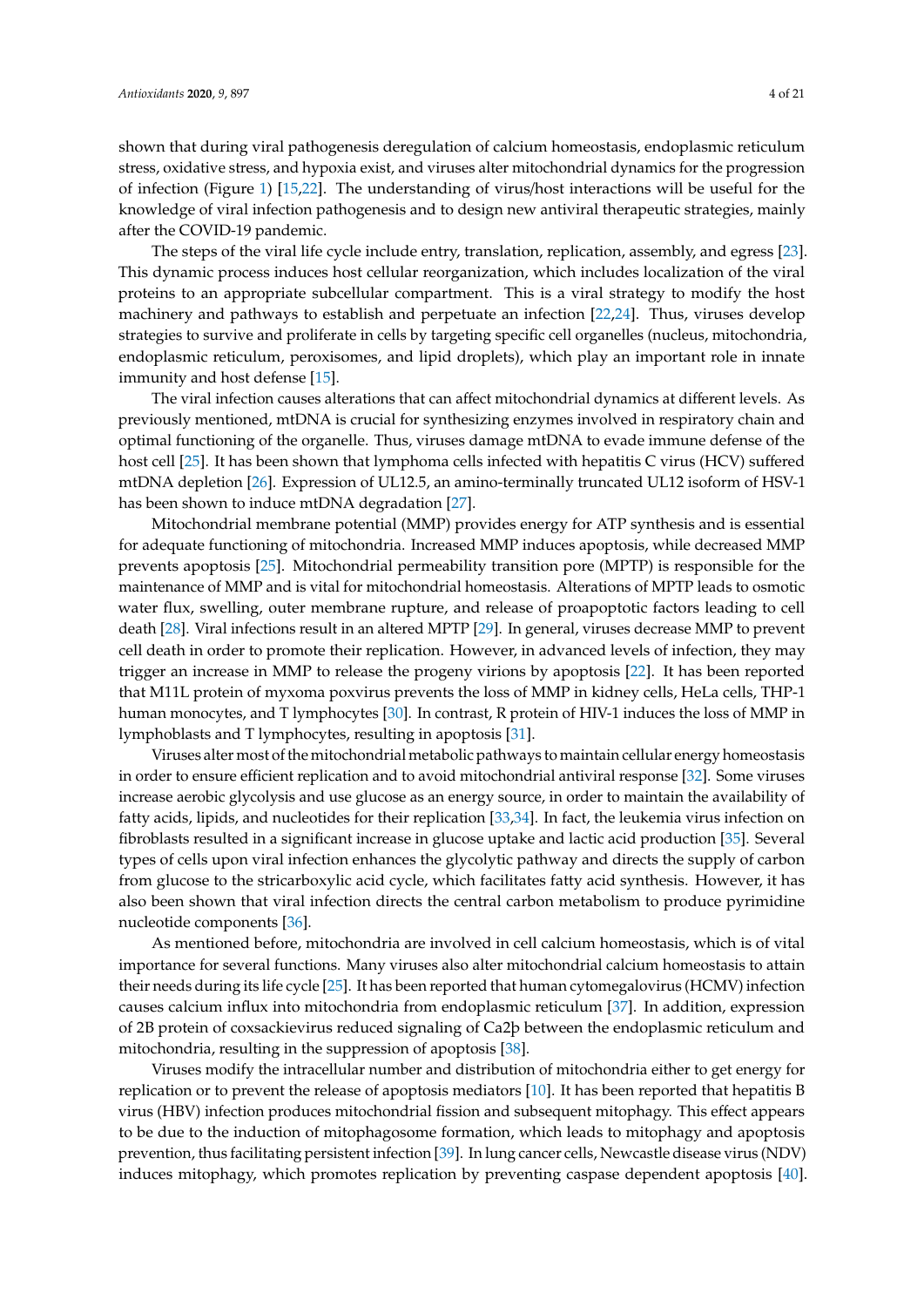Degradation of the mitochondrial antiviral-signaling protein (MAVS) is another way to enhance mitophagy in order to attenuate the antiviral immune response, as shown in measles virus infection in lung cancer cells [41]. Moreover, induction of mitophagy resulting in suppression of type 1 interferon (IFN) response was reported in HEK293T infected by human parainfluenza virus type 3 (HPIV3) [42].

The mechanisms by which viruses evade the innate immunity system is poorly understood [43]. A recent study revealed that SARS-CoV protein open reading frame-9b (ORF-9b) promotes degradation of Drp1, leading to mitochondrial fusion [44]. This reduction was sensitive to proteasome inhibition, but unaffected by inhibition of autophagy. Lowered Drp1 expression was also associated with impaired MAVS signaling. This is contrast to the notion that MAVS signaling and IFN production are enhanced and dampened by mitochondrial fusion and fission, respectively [45].

# **5. Oxidative Stress and Interaction with the Immune System in the Worsening of Viral Infection Symptoms**

The term oxidative stress refers to a disturbance in the oxidant–antioxidant balance, leading to potential cellular damage. This imbalance could result from a lack of antioxidant capacity or an overabundance of reactive oxygen species (ROS). In general, cellular metabolism produces ROS as a by-product of the normal aerobic metabolism by a variety of enzymes in mitochondria, endoplasmic reticulum, and peroxisome compartments, and simultaneously, the oxide is removed to keep the balance [46]. ROS are reactive chemical species containing oxygen, and the main ROS are the superoxide anion (O<sub>2</sub><sup>•–</sup>) and its derivatives hydrogen peroxide (H<sub>2</sub>O<sub>2</sub>) and hydroxyl radical (•OH), which have been integrated in an essential way in intra- and intercellular signaling. To cite some examples, ROS are mediators of essential cellular functions such as gene expression, protein phosphorylation, activation of transcription factors, DNA synthesis, or cell proliferation. Ultimately, the biological impact of these molecules will be determined by the amount of ROS, cellular defenses, and cellular adaptive capacity. However, ROS play a bivalent role because if their production is uncontrolled, the result is an indiscriminate oxidative attack on lipids, proteins, and cellular DNA favoring tissue damage, inflammation response, and cell death [46–48].

ROS are produced during viral infections and significantly affect both the production of oxidizing agents and the synthesis of antioxidant enzymes. The reproduction or replication of some pathogens is enhanced in the oxidative environment and Peterhans [49] published the first evidence that a virus could induce oxidative stress by increasing the ROS levels. Later, other studies showed that many DNA and RNA viruses and retroviruses could cause cell death by generating ROS [50–52]. These are generated during the process of immunological activity by myeloperoxidase (MPO), NADPH oxidase (NOX), and inducible nitric oxide synthase (iNOS) to fight pathogens. As a consequence, gene expression, cell adhesion, metabolism, cell phases, and the various possibilities of cell death are modulated. Therefore, cell and tissue damage due to both the viral infection and the ROS produced would contribute to the pathophysiology [53].

Mitochondria are the major source of ROS in cells. Balance between ROS production and scavenging is essential for the optimal functioning of cells [54]. Viral infections affect the production of mitochondrial ROS because viruses can induce or inhibit various mitochondrial processes in a highly specific way so that they can replicate and produce progeny [25]. In general, viruses increase the production of ROS, which activates certain host cellular pathways that favor viral replication. During the process of interaction with the host, they can be produced by biotransformer enzymes such as cytochrome P450, spermine oxidase, and xanthine oxidase. However, it seems that both increasing and decreasing oxidative stress could be used as a survival strategy by viruses [55]. Furthermore, in some viral infections, the inhibition of the expression of primary antioxidant enzymes such as superoxide dismutase (SOD), glutathione peroxidase, and catalase as well as non-enzymatic antioxidants such as vitamin C, carotenoids, minerals, and cofactors occurs as a consequence of the action of viral regulatory proteins on cellular activity [52,56,57]. Alterations in the body's antioxidant defense system have been observed in various tissues of patients infected with a retrovirus such as the human immunodeficiency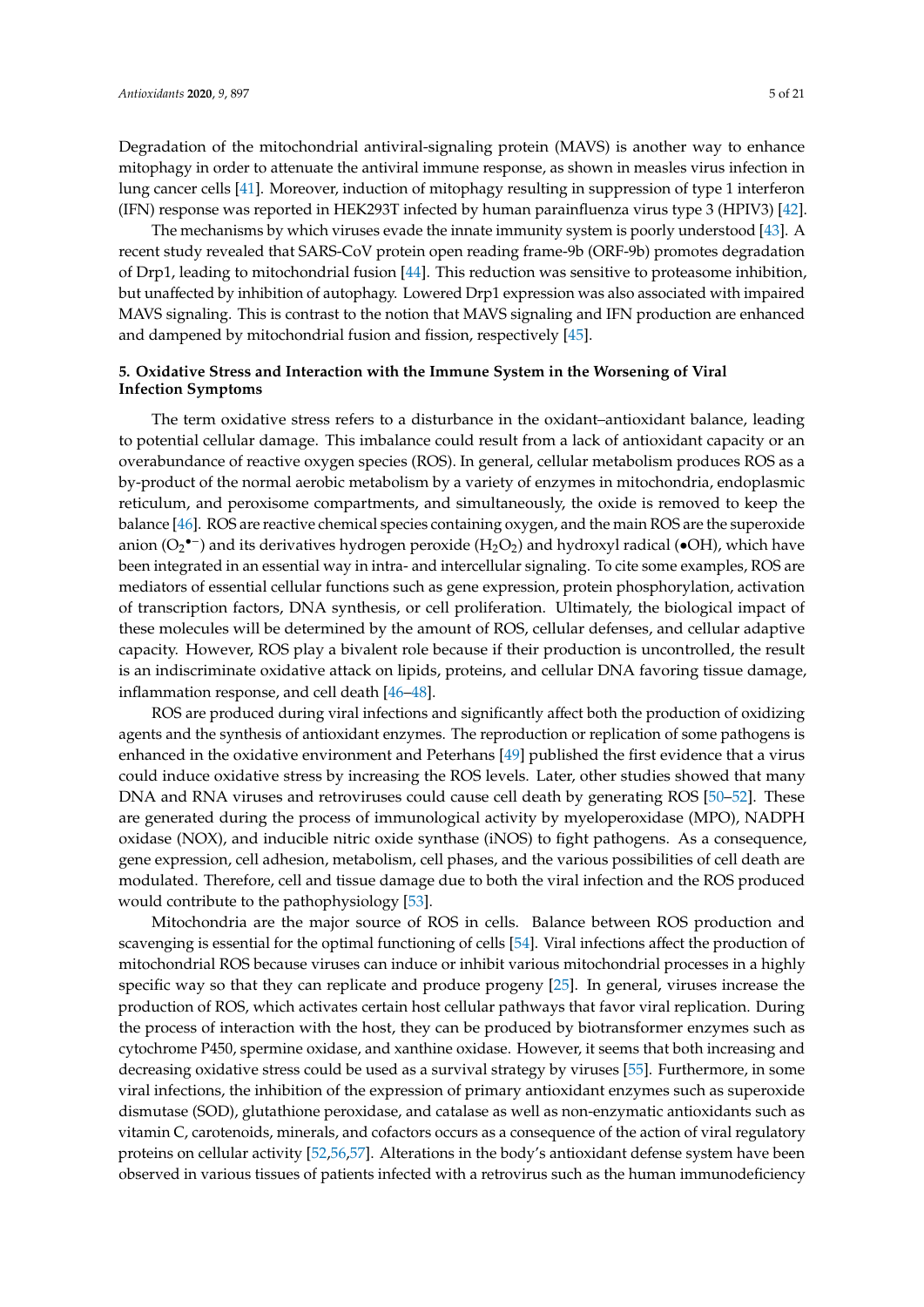virus (HIV) in relation to SOD, ascorbic acid, glutathione, and selenium, among others [52,58]. In infected mice, respiratory syncytial virus (RSV) decreased SOD and glutathione activity, in addition to increasing MPO activity, nitric oxide (NO) production from iNOS, and •OH levels [59]. Similarly, the activation of nuclear factor E2-related factor 2 (Nrf2) is considered an effective antioxidant defense mechanism used by host cells to counteract oxidative stress [60]. Nrf2 has been identified as the master regulator of several hundred genes involved in the antioxidant defense response to virus, bacteria, and parasite infections. However, not much is known about the role of Nrf2 in infection by certain viruses such as respiratory viral infections. Previous studies have shown that heme oxygenase (HO)-1, one of the phase II detoxifying enzymes inducible through the activation of Nrf2, participates in an important way in the cytoprotective function against inflammation and oxidative stress during viral infection [60,61].

During an infection, some cells of the immune system including macrophages, neutrophils, and dendritic cells are activated by generating enzymes such as MPO to produce ROS as hypochlorous acid with potential virucidal and bactericidal activity that are generated to annihilate the pathogens contained in phagosomes, but they, and some derived metabolites, also constitute signals that coordinate the actions of various cell types. NOX has a similar function but produces superoxide anion. The iNOS that generates NO is another of the ROS generating enzymes where during infections, it is abundant in macrophages and other leukocytes. NO is not very toxic, but when it reacts spontaneously with superoxide, peroxynitrite is produced, which is almost 1000 times more toxic than the radical •OH. Peroxynitrite is very effective in the annihilation of pathogens although it is highly toxic [62,63]. Oxidative stress can also be initiated by metabolic activity of the pathogen or during alteration of host metabolism as a consequence of interaction with the pathogen. In this sense, numerous molecular components of pathogenic organisms in the biological medium must be biotransformed for their elimination by enzymes such as some isoforms of cytochrome P450 (CYP3A4) that in their majority generate  $O_2$ <sup>•–</sup> [64]. Other intracellular enzymes such as spermine oxidase also interact with biomolecules of pathogens and generate ROS [65]. Some biomolecules of pathogens interact with the endoplasmic reticulum, and in the mitochondria enhance their activity and alter the membrane potential, thereby modulating the generation of ROS [10]. Oxidative stress can induce not only molecular damage, but also disruption of regulatory processes as these oxidized products can interact with molecular damage pattern recognition receptors and modulate transcription factor activation and expression of genes. As a consequence, cell death processes such as necrosis, apoptosis, or pyroptosis, which has characteristics of the previous two, can occur or otherwise cause survival mechanisms [52,66,67]. Thus, ROS can facilitate or even promote viral replication, depending on the type of cells and the type of virus involved.

In addition to ROS release due to virus-induced phagocyte activation, these activated cells of the immune system can release pro-oxidant cytokines such as tumor necrosis factor (TNF) [68]. Generally, the oxidative environment can enhance the activation of redox-sensitive transcription factors such as nuclear transcription factor kappa B (NF-κB) and hypoxia-inducible factor 1 alpha (HIF-1α) [68,69]. In this sense, TNF stimulates the release of NF-κB from cytoplasmic inhibitory protein IkB. As a result, this transcription factor translocates to the nucleus and binds to DNA by inducing transcription of cellular and/or viral genes and therefore increased viral replication [70]. Furthermore, viral infections develop local hypoxia where phagocytic cells would activate HIF-1 $\alpha$ , and this factor would stimulate the expression of important genes related to phagocyte function. Several studies have shown that NF-κB is one of the main links between innate immunity and the hypoxic response through its transcriptional control of HIF-1 $\alpha$  expression [71].

In general, SARS-CoV-2 infection is associated with oxidative stress, the proinflammatory state, cytokine production, and cell death [5,72,73]. In experimental animal models of SARS, an increase in ROS levels and an alteration of antioxidant defense were demonstrated during SARS-CoV infection [74]. In SARS-CoV 3CLpro (a viral protease) cell models, it significantly increased ROS production and caused a pro-inflammatory and apoptotic state [75]. In this sense, innate immunity would in turn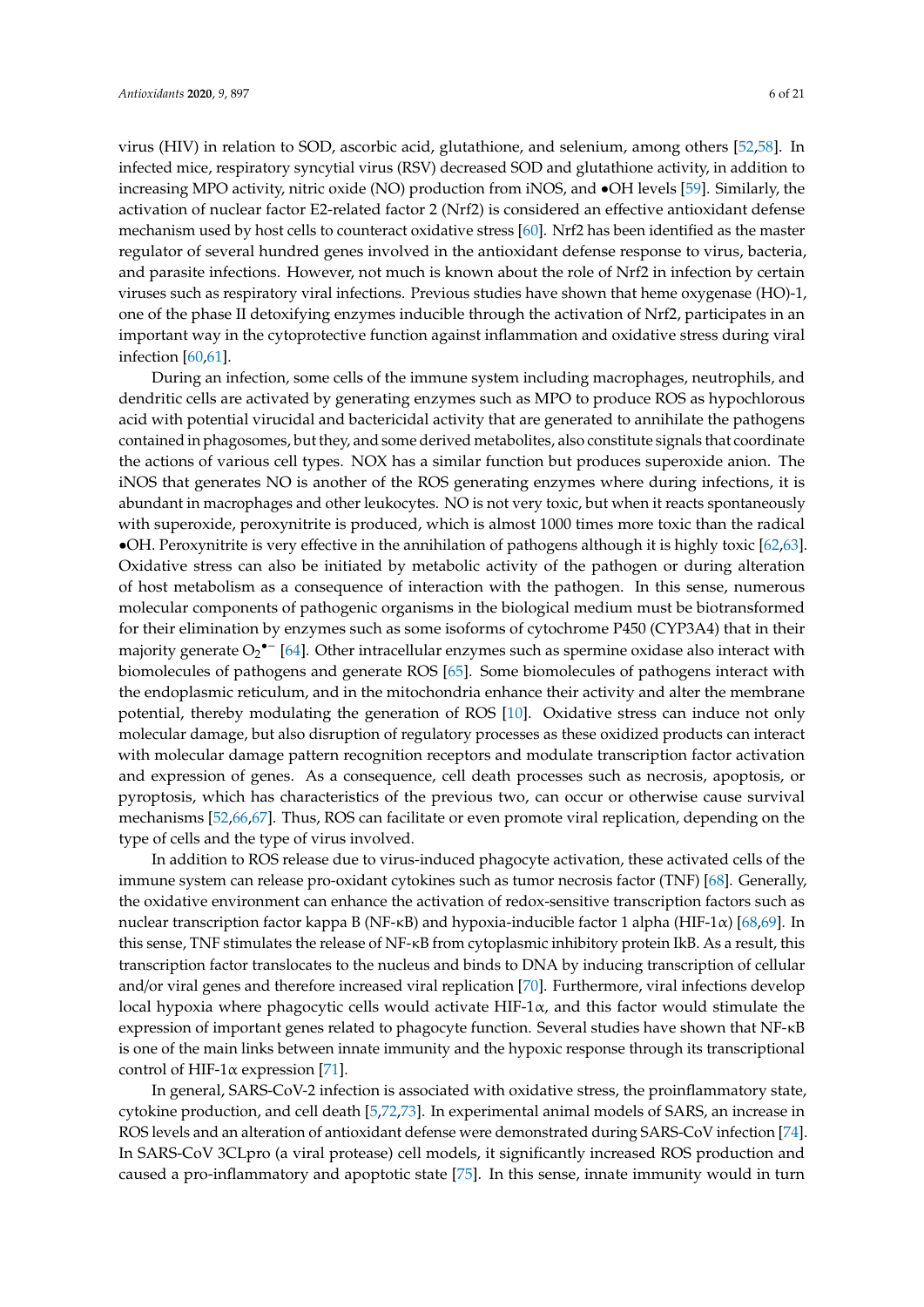participate by activating various transcription factors such as NF-κB, which would cause an exacerbated pro-inflammatory response of the host [5,72,73].

However, one of the most important effects is that it activates the innate immune system, generating an excessive response that could be related to greater lung injury and worse clinical evolution. Recent studies have described the activation circuit of this immune pathway from the activation of CD4+ and CD8 + T helper (Th) lymphocytes in patients with SARS-CoV-2 pneumonia. Furthermore, they describe a positive correlation between the proportion of IL-6-producing CD4 + T cells and granulocyte-macrophage colony-stimulating factor (GM-CSF) and the severity of cases of COVID-19 [76]. Other studies have observed the presence of elevated levels of IL-6 and other proinflammatory cytokines in patients with severe COVID-19 [76–78]. This hyperactivation, however, is insufficient to control the infection and leads to a lymphocyte depletion associated with increased tissue damage. This hyperactivation has been called cytokine release syndrome (CRS), which would be associated with SARS or acute respiratory distress syndrome, which has been described as the main cause of mortality from COVID-19. CRS occurs when large numbers of leukocytes (neutrophils, macrophages, and mast cells) are activated and release a high concentration of proinflammatory cytokines [79]. CRS was initially described as an adverse effect of monoclonal antibody therapies, and is also common in chimeric antigen receptor (CART) T-cell therapies [80]. The main cytokines involved in CRS pathogenesis include interleukin 6 (IL-6), IL-10, IFN, monocyte chemotactic protein 1 (MCP-1), and GM-CSF; other cytokines such as TNF, IL-1, IL-2, IL-2 receptor, and IL-8 have also been described during CRS. This hyperactivation state has also been observed in other viral infections such as SARS, MERS, or Ebola, in which the altered pathways are different.

# **6. E**ff**ects of Vitamin D in the Attenuation of Mitochondrial Oxidative Stress**

Although vitamin E is one of the most famous and well-investigated radical-scavenging antioxidants, vitamin D may also function as a powerful antioxidant, even showing in many circumstances a higher effectiveness than that observed with vitamin E supplementation [81]. Vitamin D may act as an antioxidant by mitochondrial function stabilization. For example, it is known that cyanide causes neurotoxicity and neuronal cell death through mitochondrial dysfunction, which at low doses of cyanide is potentiated by the induced upregulation of uncoupling protein-2 (UCP-2). In rat primary cortical cell culture, vitamin D was able to attenuate the mitochondrial dysfunction provoked by cyanide. This effect was reflected through the restoration of mitochondrial membrane potential and cellular ATP by the downregulation of UCP-2 through the inhibition of NF-kB and the reduction in oxidative stress [82].

One study also demonstrated that calcitriol, the active form of vitamin D, reversed the oxidative cardiac injury induced by isoproterenol in a rat model. These effects were mediated by the reduction in  $H_2O_2$  levels accumulated in cardiac tissue and the increase in superoxide dismutase and catalase activities as antioxidant mechanisms [83]. Paricalcitol, an analogous of vitamin D, which acts as a ligand of vitamin D receptors (VDR), caused renal protection in spontaneously hypertensive rats through the prevention of mitochondrial injury and a reduction in NOX activity (pro-oxidative enzyme). These protective effects were mediated by an increase in the intracellular levels of heat shock protein 70 (an antioxidant chaperone at intracellular but not extracellular level) and a decrease in angiotensin II (Ang II) type 1 receptors in renal cortex cells from these animals [84]. Another beneficial effect of vitamin D on cardiovascular health has also been reported, specifically preventing the death of endothelial cells. Vitamin D may exert this action through a decrease in cellular apoptosis and autophagy-mediated by the adequate maintenance of mitochondrial function and the reduction in  $O_2$ <sup>•–</sup> production, among other protective mechanisms [85]. Monoamine oxidase is a mitochondrial enzyme that generates  $H_2O_2$ as a degradation product from its corresponding substrates, causing a pro-oxidative state. This enzyme is found induced in the aortas of diabetic rats, and vitamin D demonstrated to modulate its expression, causing an improvement of endothelial dysfunction induced by diabetes. Vitamin D considerably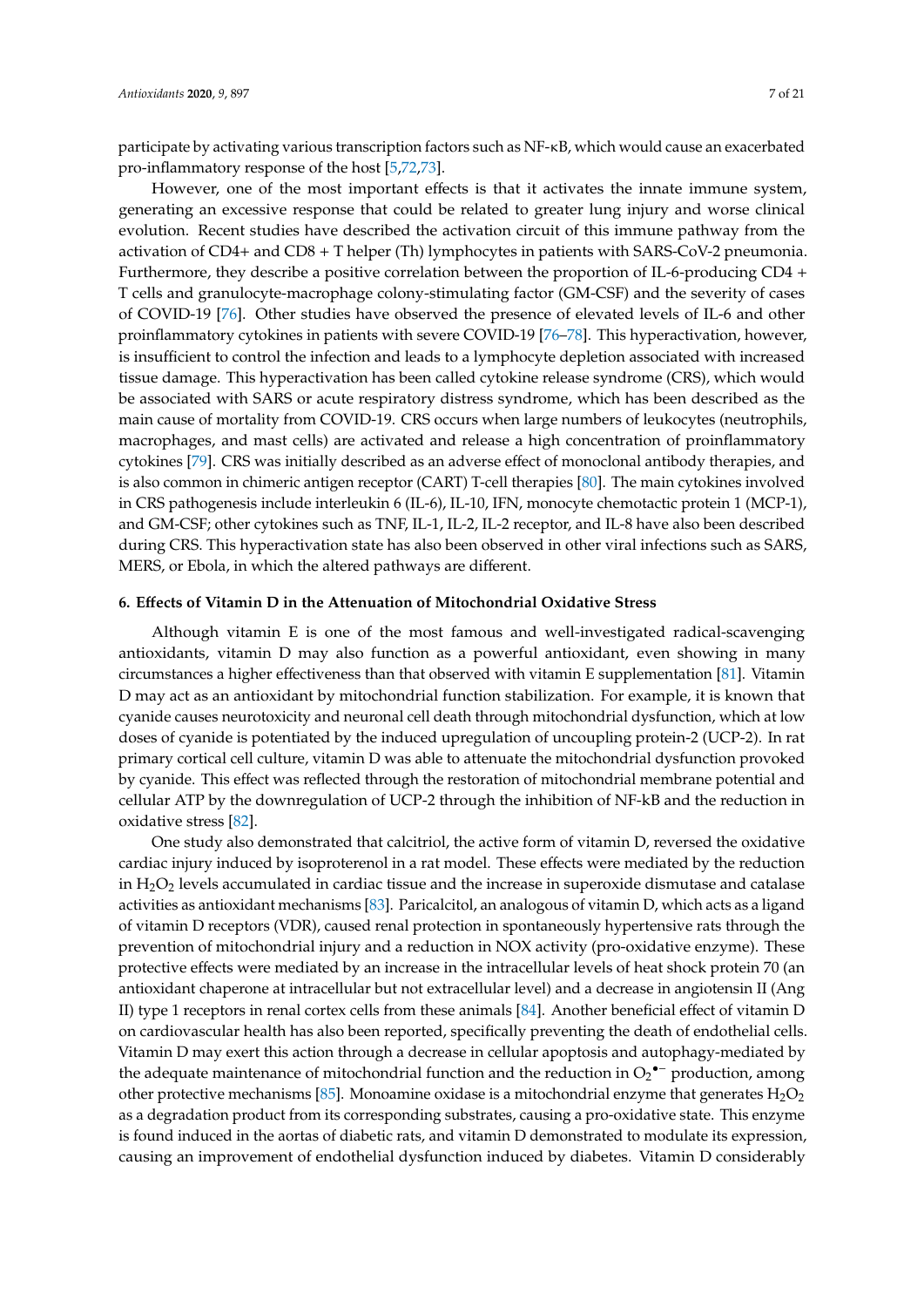restored vascular function, attenuated oxidative stress, and reduced monoamine oxidase expression in vascular preparations from diabetic rats [86].

As a result of a clinical trial performed with pregnant women, it has also been suggested that vitamin D could act as a competitive inhibitor of cytochrome P450scc in placental cells, avoiding the lipid peroxidation and oxidative stress phenomenon that usually contributes to the development and pathogenesis of preeclampsia. In this sense, it was observed that women suffering from this condition had low vitamin D plasma levels, whereas vitamin D supplementation was able to prevent the onset of preeclampsia or treat it [87]. Moreover, in an animal model of pregnant rats with preeclampsia, vitamin D was also able to reduce the placental level's oxidative stress. This effect decreased fetal mortality and altered parameters observed in these female rats such as mean blood pressure and urine micro albumin, among others [88].

Calcitriol may also prevent multiple alterations at the brain level associated with hyperhomocysteinemia. It is known that high plasma levels of homocysteine could condition the development of different neurodegenerative disorders. In vitro studies on cerebral cortices from rats pre-treated with calcitriol and exposed to a mild concentration of homocysteine, demonstrated that altered bioenergetics parameters and impaired mitochondrial functions promoted by homocysteine were significantly attenuated by pre-treatment with calcitriol. Specifically, calcitriol reduced the concentration of ROS and lipid peroxidation and increased the antioxidant enzyme activity, preventing changes in mitochondrial brain cell [89]. This same protective antioxidant effect of vitamin D against hyperhomocysteinemia was observed in heart tissue, where the accumulation of homocysteine may contribute to the development of cardiovascular disease [90]. Vitamin D, combined with lipoic acid, reduced the mitochondrial dysfunction in primary mouse astrocytes with oxidative stress induced by  $H<sub>2</sub>O<sub>2</sub>$ . This action confirms that vitamin D could also act as a drug or an adjuvant in the prevention or delay of aging and its related pathologies [91]. The antioxidant potential of vitamin D was also observed in Alzheimer's disease induced by streptozotocin in animals. Vitamin D reduced neuronal oxidative stress as well as mitochondrial aberrations provoked in these animals. Therefore, vitamin D could also be useful in the prevention or treatment of Alzheimer's disease and other neurobehavioral disorders associated with oxidative stress [92].

Calcipotriol, a synthetic analog of calcitriol, demonstrated its antioxidant potential on melanocytes subjected to oxidative damage. This finding is of particular interest because melanocyte loss by oxidative stress usually triggers the development of vitiligo. In this study, oxidative stress was induced in human melanocytes through the treatment with  $H_2O_2$ . Calcipotriol was able to reduce the concentrations of malondialdehyde, increase the levels of SOD, and suppress the reduction of the MMP. Likewise, calcipotriol reduced the ultrastructural mitochondrial damage in melanocytes under oxidative stress [93].

During peritoneal fibrosis, where the oxidative stress has a crucial role, an epithelial-to-mesenchymal transition of mesothelial cells is produced from peritoneum mediated by TGF-β1. In this sense, paricalcitol reduced the epithelial-to-mesenchymal transition by TGF-β1 through the modulation of oxidative stress associated with mitochondrial production of NOX [94]. In an experimental model of cardiac dysfunction induced by chronic immobilization stress, vitamin D treatment provoked an increase in tissue reserves of glutathione, ATP, SOD, and cardiolipin, which were initially decreased. Moreover, vitamin D also caused a decrease in malondialdehyde concentrations, which was elevated due to mitochondrial dysfunction and oxidative stress associated with chronic stress [95].

The administration of vitamin D, both separately and in combination with polyunsaturated fatty acids, caused attenuation of exacerbated oxidative stress and lipid peroxidation processes carried out in the liver from rats with cancer. On the other hand, these treatments restored the hepatic mitochondrial functional capacity in these animals, reducing the  $O_2$ <sup>•–</sup> generation and mitochondrial cytochrome c release [96]. Continuing with liver diseases, it is known that oxidative stress produced during alcohol metabolism plays a vital role in the development of the alcoholic liver disease. In this sense, it has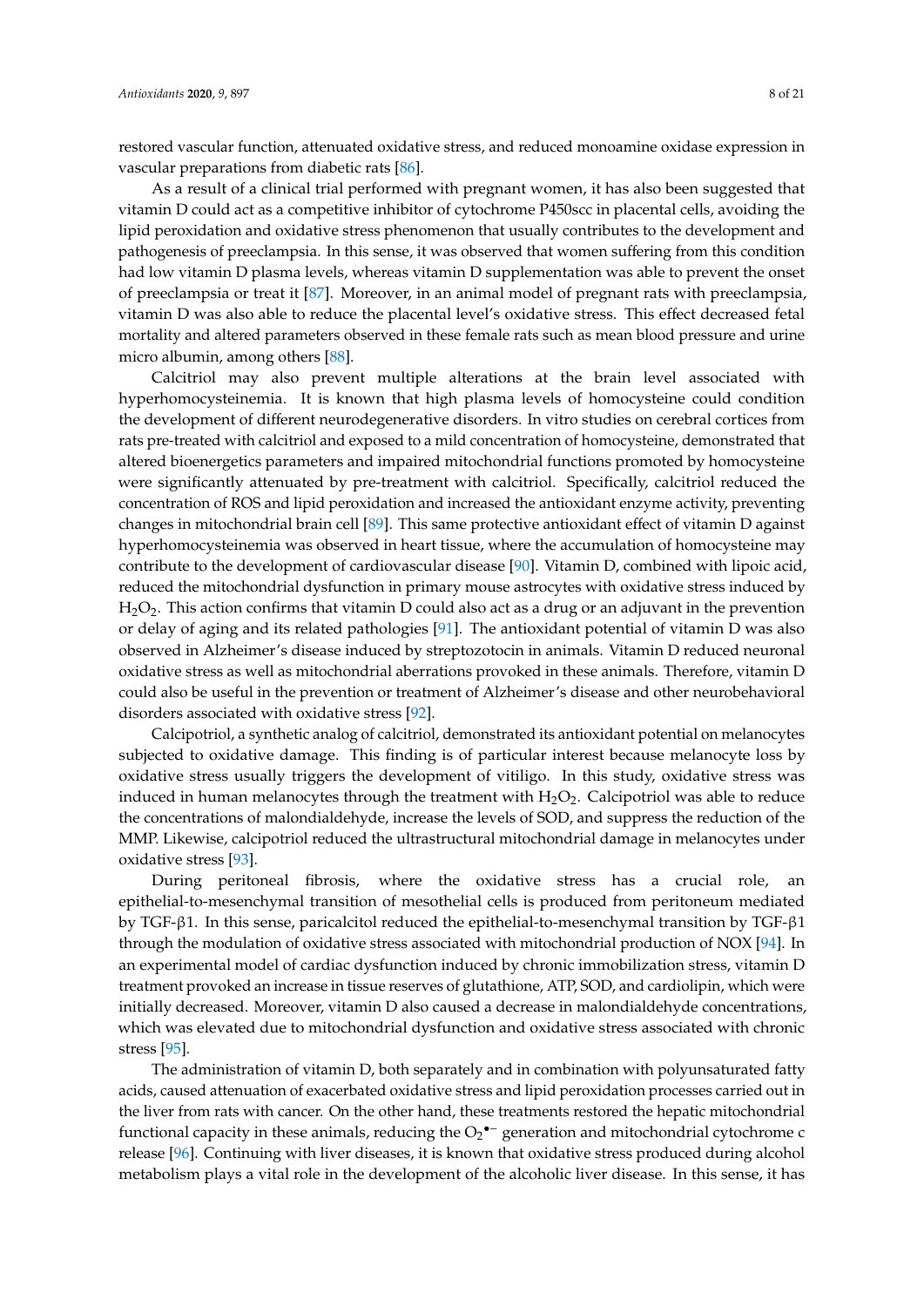been proven that vitamin D induces the expression of nuclear factor erythroid 2-related factor 2, which could transcriptionally upregulate the expression of aldehyde dehydrogenase 2 in order to collaborate in alcohol metabolization, exerting an antioxidant effect [97].

Annulus fibrosus cells isolated from young rat lumbar discs and subjected to different concentrations of  $H_2O_2$  were pre-treated with vitamin D to evaluate its antioxidant potential for the prevention of intervertebral disc degeneration. In this regard, vitamin D caused an increase in both cell viability and MMP and its ATP content. Furthermore, this pre-treatment provoked a reduction in ROS production and preserved the enzymatic activity at the oxidative respiratory chain level, exerting mitochondrial protection against the damage induced by  $H_2O_2$ . Furthermore, the ablation of VDR in these cells avoided the mentioned protective effects of vitamin D [98].

Finally, vitamin D caused a reduction of oxidative stress induced by high glucose levels in a human renal tubular cell line through the upregulation of the AKT/UCP2 signaling pathway. These antioxidant effects were achieved by increasing the activity of superoxide dismutase and MMP and decreasing malondialdehyde levels [99].

In the same way, it has been shown that hypovitaminosis D may cause a decrease in the intracellular concentrations of glutathione, mediated by the enzyme c-glutamyl-transpeptidase, and a limited ability to reduce the levels of produced ROS. This pro-oxidative environment could favor the development of serious diseases such as multiple sclerosis [100]. In this sense, it has been suggested that during aging, people have a natural reduction in vitamin D serum levels, promoting a pro-oxidative state associated with mitochondrial dysfunction [101]. Lack of vitamin D also stimulates significant nitrosative stress at the brain level, which could promote cognitive impairment in middle-aged and older adults [102]. Therefore, those who have vitamin D deficiency are usually more susceptible to suffering from different pathologies associated with age such as Parkinson's disease, Alzheimer's, and cardiovascular disease, among others. On the other hand, subjects with normal plasma levels of vitamin D are generally less likely to suffer any of the diseases mentioned [103–105]. It has also been indicated that vitamin D deficiency is related to a decrease in the expression of VDR and an altered activity of antioxidant enzymes at the skeletal muscle level. Additionally, vitamin D modulates oxygen consumption at the mitochondrial level. Therefore, vitamin D deficiency reduces the oxygen consumption rate and stimulates mitochondrial dysfunction. In this context, it was suggested that all these alterations lead to an increased probability of developing muscle atrophy and that vitamin D supplements could prevent or reverse them [106,107]. These findings were confirmed in another study on muscle cells with oxidative stress induced by tert-butyl hydroperoxide, where vitamin D also showed potent antioxidant effects that are considered beneficial for muscle tissue homeostasis [108].

Of particular interest, VDR has a vital role in the antioxidant actions of vitamin D and its analogs. In this regard, VDR has proven to be a cardioprotective and self-defensive receptor since it reduces the oxidative stress generated during ischemia-reperfusion injury in mouse hearts through a mechanism dependent on metallothionein. VDR activation by different agonists inhibited mitochondrial impairment through the reduction in caspase-9 activation and mitochondrial cytochrome c release. These cardioprotective effects were attenuated when VDR was silenced. Conversely, the over-expression of VDR provoked a decrease in myocardial infarct size and enhanced cardiac function through attenuating oxidative stress, among other protective mechanisms [109]. The silencing of VDR in a spontaneously transformed aneuploid immortal keratinocyte cell line from adult human skin provoked reliable increases in the mitochondrial membrane potential, causing sensitization of these cells to oxidative stress. Moreover, it was found that transcription of the subunits II and IV of cytochrome c oxidase were significantly increased after VDR silencing, suggesting an essential role of vitamin D in the maintenance of normal mitochondrial function and anti-oxidation at the cellular level by VDR activation [110]. In the same type of cultured keratinocytes, but without VDR silencing and under the condition of oxidative stress, the treatment with both calcitriol and its analogs 20(OH)D3, 21(OH)pD, and calcipotriol induced the expression of antioxidant enzymes such as superoxide dismutase and catalase as well as the maintenance of mitochondrial membrane potential [111]. It has also been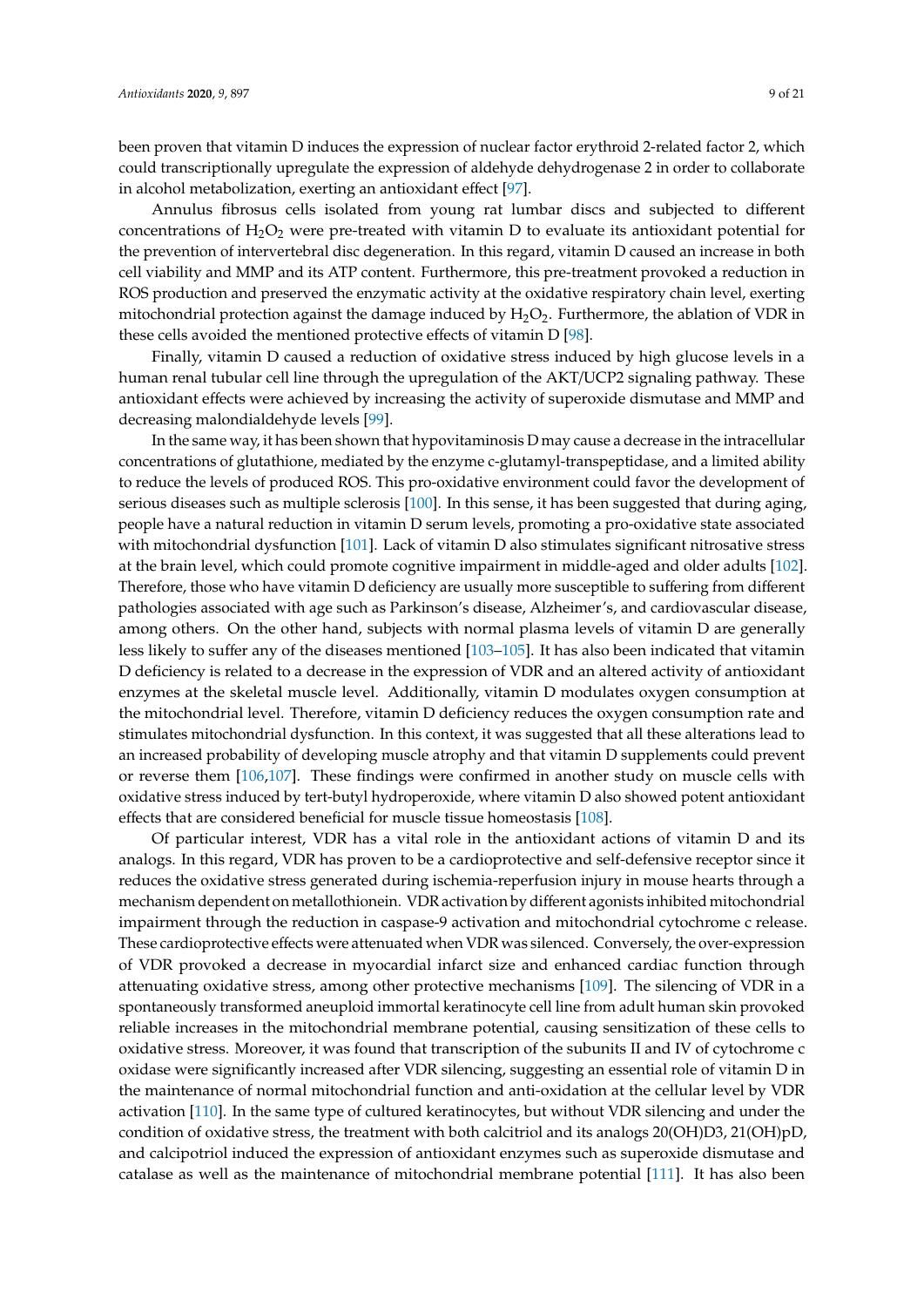observed that in different diseases (renal, hepatic, cardiovascular, dermal, etc.), the deletion of VDR or vitamin D insufficiency promotes the increase in oxidative stress. Conversely, both the activation of VDR by different agonists and high levels of vitamin D provoke significant antioxidant effects. Of particular interest, it has been demonstrated that vitamin D, through VDR activation, causes a considerable increase in the expression of the alpha-klotho protein, an important antioxidant, and a circulating antiaging factor. Moreover, other analogs of vitamin D such as paricalcitol and doxercalciferol have also demonstrated several antioxidant effects in different cells and tissues by stimulating VDR [112].

### **7. Interrelation among Oxidative Stress, RAAS, and SARS-CoV-2 Infection**

Renin–angiotensin–aldosterone system (RAAS) is formed by two axes, a beneficial antioxidant axis composed of angiotensin-converting enzyme (ACE)-2 and Ang1-7/Mas receptor, and a deleterious pro-oxidant axis composed of ACE and the Ang II/AT1 receptor. The latter causes a considerable increase in oxidative stress in both tissue and plasma level [113]. It is known that many Ang II signaling pathways are mediated, at least in part, by ROS such as  $O_2$ <sup>•-</sup> and mitochondria are the main subcellular source of  $O_2$ <sup>•–</sup> induced by Ang II [114]. Despite  $O_2$ <sup>•–</sup> having a very short life, it may rapidly react with nitric oxide (NO•−) and form peroxynitrite (ONOO−), a potent oxidant able to induce cell apoptosis or necrosis [115]. Aldosterone induces both hypertrophy and fibrosis at the myocardial level through the promotion of oxidative stress and inflammation [116]. Chronic RAAS activation may alter mitochondrial function, and consequently may increase oxidative stress derived by mitochondria. In fact, it has been proven that exogenous Ang II raises mitochondrial oxidative stress at renal level in rats with heart failure, and increases renal mitochondrial dysfunction in aged mice [117]. RAAS is also involved in vascular complications associated with diabetes, at least in part, through the induction of oxidative stress. In this sense, it was confirmed that the blockade of AT1 receptors in human coronary artery endothelial cells reduces the endoplasmic reticulum stress and superoxide anion production induced by high glucose levels [118]. It has been shown that RAAS is over-activated in patients with kidney injury and that aldosterone induces chronic kidney disease mainly through endoplasmic reticulum stress and oxidative stress [119]. RAAS plays a key role in the pathophysiology of hypertension due, among other factors, to the fact that causes a significant stimulation of oxidative stress at the systemic level [120,121]. The activation of RAAS observed after myocardial infarction or heart failure leads to exacerbated production of ROS derived by increased activity of the NADPH oxidase enzyme. This augmented oxidative stress causes dysfunction and apoptosis of endothelial cells [122]. Oxidative stress dependent of RAAS over-activation has also been related to heart fibrosis. In this regard, it has been shown that strong generation of ROS induced by Ang II triggers activation of the pro-fibrotic TGFβ1-Smad2/3 signaling pathway and consequent synthesis of collagen in cardiac cells [123]. Oxidative stress induced by an over-stimulated RAAS also increased DNA damage both in vitro and in vivo models of hypertension. Ang II is the main factor responsible for the pro-oxidative state that leads to accumulation of mutations in different organs affected by hypertension such as kidneys. For this reason, hypertensive patients with over-activated RAAS and high concentrations of Ang II would have an increased risk of developing renal cancer, in accordance with the results revealed by different epidemiological studies [124].

Additionally, SARS-CoV-2 infection and its complications are associated, among other factors, with redox imbalance or oxidative stress [5,125]. The elevation of cytokine levels produced by SARS-CoV-2 infection also contributes to exacerbation of oxidative stress observed in this severe acute respiratory syndrome [126–128]. Oxidative stress induced by viral infections increases the DNA methylation deficiency, probably provoking a greater ACE2 hypomethylation. The hypomethylation may lead to an exacerbated expression of genes that encode ACE2. As ACE2 is the target receptor to which SARS-CoV-2 binds to enter the cells, it is possible that hypomethylation caused by oxidative stress enhances viremia. In this context, a vicious cycle of demethylation and augmented oxidative stress could increase susceptibility to SARS-CoV-2 infection [129]. Moreover, the antioxidant capacity is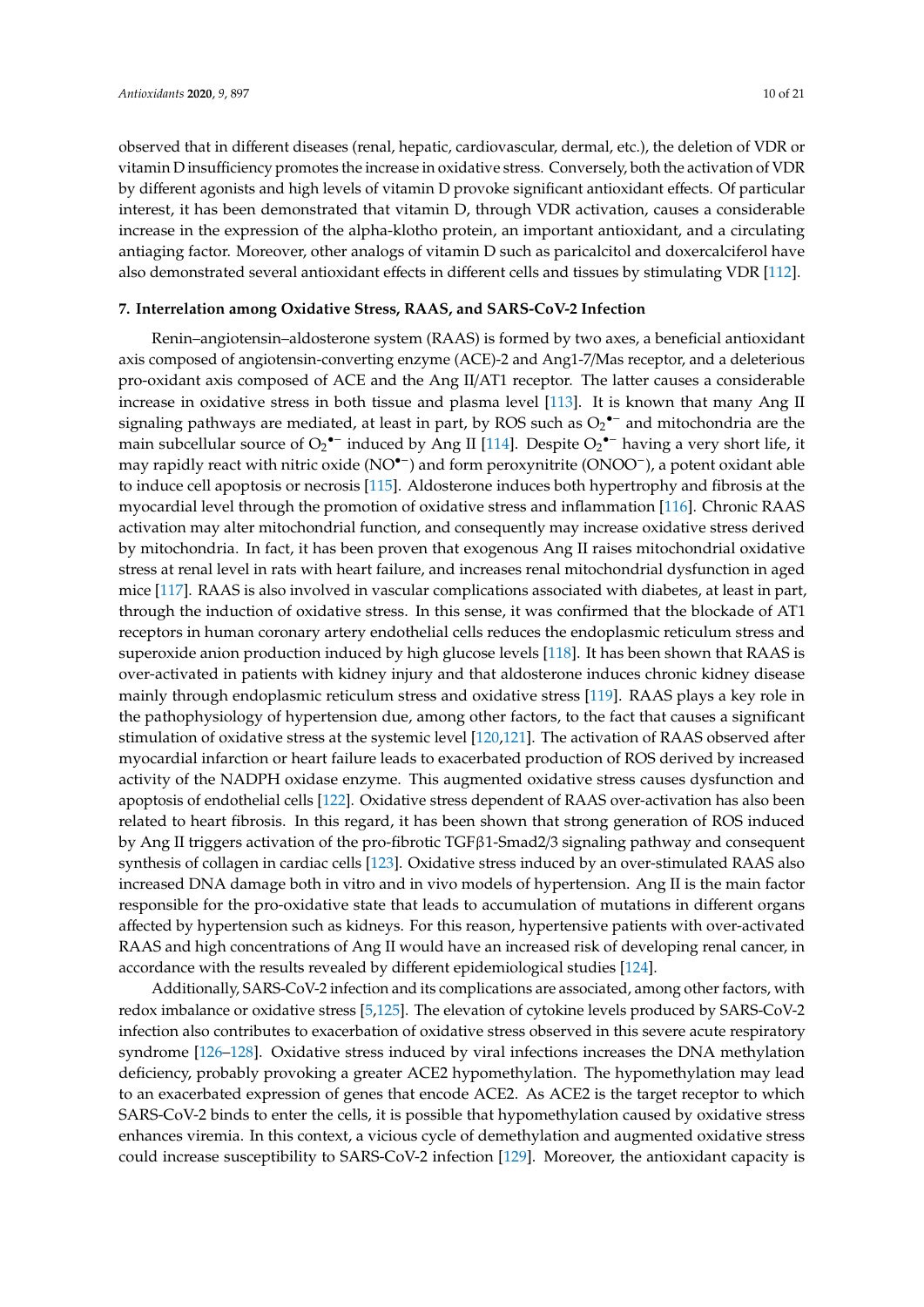usually lost with age, and this pro-oxidative state associated with aging could be one of the reasons for which elderly people are more susceptible to being affected by SARS-CoV-2 infection [130–132].

Of special interest, it is known that the main risk factors for morbidity and mortality by COVID-19 are pathologies where there exist an over-activated RAAS such as hypertension, diabetes, cancer, and obesity, among others. These evidences would reinforce the postulated relationship among oxidative stress, RAAS, and SARS-CoV-2 infection [8]. Therefore, synergistic oxidative stress resulting from an over-activated RAAS and the SARS-CoV-2 infection may contribute to create the "perfect storm", which leads to known lethal consequences of this respiratory syndrome.

### **8. Vitamin D Antioxidative Actions against SARS-CoV-2 Infection**

An inverse relationship has been established between vitamin D concentrations and the exacerbated oxidative stress associated with the RAAS activation, since lowered levels of vitamin D favor the over-activation of RAAS and vice versa [101,133–135]. Such over-activation is usually associated with elevated levels of renin, increased synthesis of Ang II [136,137], and augmented expression of ACE [138]. In this sense, it is known that both RAAS and VDR receptors are present at the mitochondrial level, mediating antagonistic effects [101,133–135]. VDR regulates both the nuclear (COX4 and ATP5B) and mitochondrial (COX2 and MT-ATP6) transcription of the proteins involved in ATP synthesis and respiratory activity. The activation of VDR localized in the mitochondrial compartment is responsible for cell metabolic control by reducing mitochondrial respiration and activating mitochondrial homeostatic processes. Thus, the low stimulation of VDR at the mitochondrial level in people with vitamin D deficiency may provoke mitochondrial dysfunction, an increased oxidative stress and, consequently, cell death [139,140]. In relation to mitochondrial RAAS, Abadir et al. showed the expression of Ang II type 2 receptors on mitochondrial inner membranes, which are colocalized with Ang II. Of interest, the aging process causes an increase in the expression of Ang II type 1 receptors at the mitochondrial level. Mitochondrial RAAS activation is associated with nitric oxide synthesis and an increase in oxidative stress [141]. The interplay between vitamin D and RAAS could explain, at least in part, the high incidence of cardiovascular pathologies in people with vitamin D deficiency [142]. Moreover, the normalization of vitamin D levels in patients with deficiency of this vitamin caused a blockade of peripheral RAAS [143]. In this regard, calcitriol has also been proven to be a modulator of liver RAAS, which is usually upregulated during insulin resistance [144]. It has also been found that activation of VDR causes the attenuation of acute lung injury by the RAAS blockade [145]. Long-term vitamin D deficiency may induce pulmonary fibrosis by exacerbated deposition of extracellular matrix at lung level due to an uncontrolled and chronic RAAS over-activation [146]. RAAS inhibition by vitamin D was also able to reduce vascular oxidative stress, exerting an important regulatory function on blood pressure modulation [147]. Paricalcitol has been demonstrated to decrease the expression of renin and Ang II induced by lipopolysaccharides at the hypothalamic level [148]. Vitamin D could also attenuate the complications associated with incident atrial fibrillation by RAAS inhibition [149] and normalize the exalted brain RAAS of  $1\alpha$ (OH)ase knockout mice by an antioxidant mechanism [150]. Vitamin D is able to suppress renin transcription mediated by VDR [151] and the activity blockade of Cyclic AMP [152] independently of calcium or phosphorus extracellular levels [153]. Klotho induction by vitamin D could also be a modulator mechanism of RAAS in order to avoid oxidative stress [154,155]. Exalted expression of Klotho reduces the production of many RAAS components including AT1, angiotensinogen, renin and ACE, among others [156]. Hence, vitamin D may significantly ameliorate the respiratory syndrome caused by SARS-CoV-2 infection not only through its own antioxidant effects, but also through RAAS inhibition. Additionally, in relation to vitamin D and RAAS facing to viral infections, it was observed that podocytes infected with HIV showed both downregulation of VDR and over-activation of RAAS with an enhanced renin expression and increased Ang II production. Vitamin D treatment reversed the RAAS over-activation and consequently free radical synthesis [157]. Similar results were obtained in tubular cells infected with HIV, where vitamin D confirmed its protective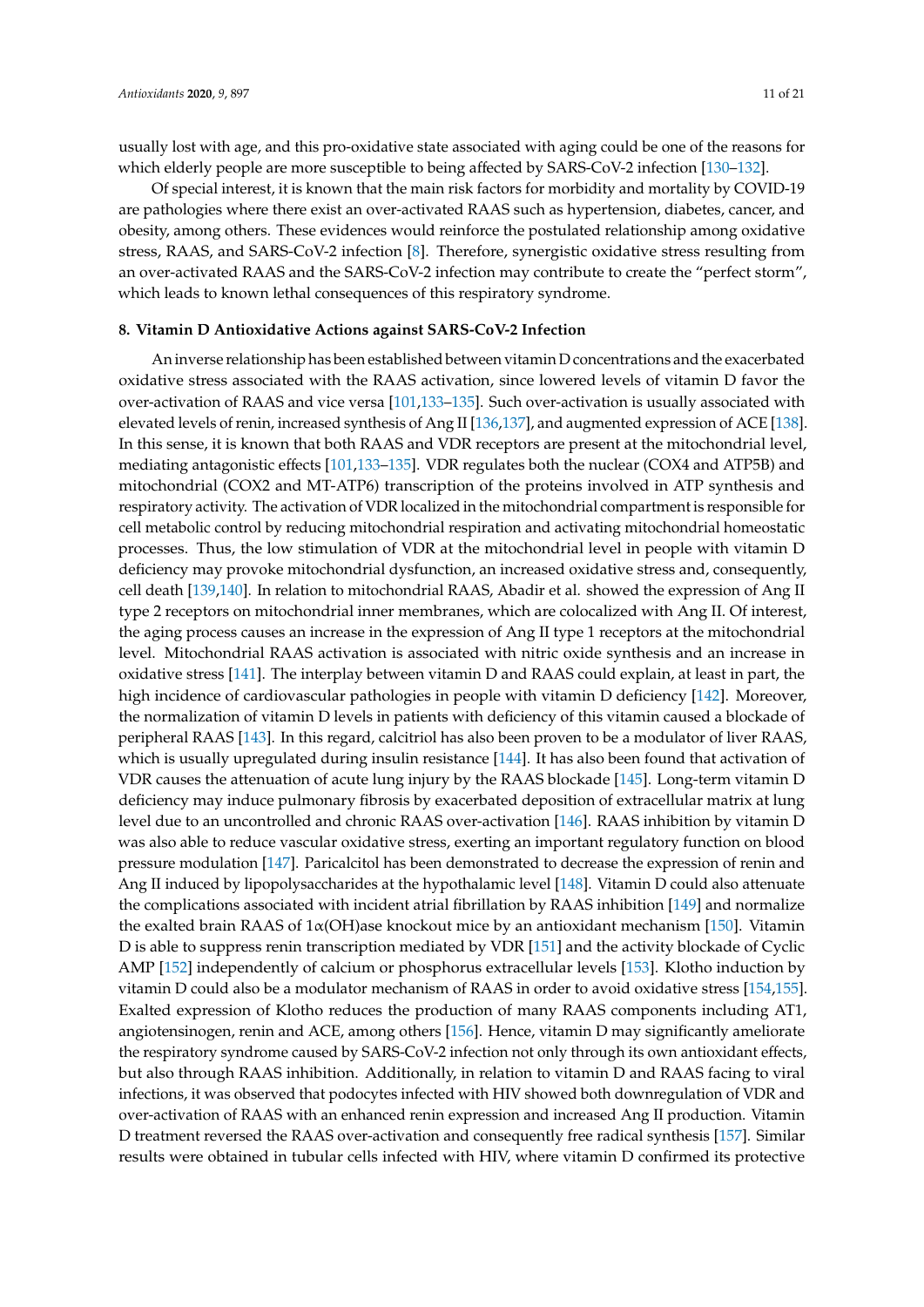properties on cell damage induced by HIV [158]. In this sense, the results observed with HIV could be analogs to those obtained with SARS-CoV-2.

SARS-CoV-2 infection may produce multiple free radicals such as  $\text{H}_{2}\text{O}_{2}$ ,  $\text{O}_{2}$ <sup>•–</sup> and •OH, among the most prominent. Interactions between SARS-CoV-2 proteins and host cell mitochondrial proteins cause the loss of membrane integrity and mitochondrial dysfunction, which provokes an exacerbated increase in ROS production [159]. Although a certain level of ROS is important in the regulation of immune response and the elimination of virus, its exacerbated production may destroy many cell components in both virus-infected cells and normal cells, causing multiple organ failure [160]. As previously mentioned, vitamin D is able to increase the expression of antioxidant enzymes such as previously mentioned, vitamin D is able to increase the expression of antioxidant enzymes such as glutathione reductase. High levels of glutathione have a similar effect to vitamin C supplementation, glutathione reductase. High levels of glutathione have a similar effect to vitamin C supplementation, which act as an antioxidant and antimicrobial. Therefore, it has been proposed that vitamin D could be which act as an antioxidant and antimicrobial. Therefore, it has been proposed that vitamin D could useful in the prevention and treatment of COVID-19 [161]. As an antecedent at the respiratory level, vitamin D stimulated the activation of the glucose-6-phosphate dehydrogenase signaling pathway and the production of oxidized glutathione as antioxidant mechanisms against oxidative stress induced by pollutant particulate matter in human bronchial epithelial cells. Therefore, vitamin D may exert a protective antioxidant effect on lungs and airways under oxidative stress conditions such as asthma or chronic obstructive pulmonary disease in smoking patients [162,163]. In this regard, it was observed that patients with pulmonary pathologies usually have lowered vitamin D serum levels, which would indicate a possible correlation between an impaired antioxidant defense and a susceptibility to suffer lung disease [164]. Therefore, the antioxidant potential of vitamin D could attenuate COVID-19 complications, especially at pulmonary level (Figure 2).



**Figure 2.** Possible participation of vitamin D on stages of SARS-CoV-2 infection. **Figure 2.** Possible participation of vitamin D on stages of SARS-CoV-2 infection.

There are no accurate data yet on the exact doses of vitamin D recommended to protect against There are no accurate data yet on the exact doses of vitamin D recommended to protect against COVID-19. Some authors recommend high doses for a short time or low doses for a longer time. For instance, Grant et al. recommended that people at risk of COVID-19 consider taking 10,000 IU/day of vitamin D3 for a month to rapidly increase their 25(OH)D concentrations, followed by 5000 IU/day during a few more weeks in order to reduce the infection risk [161]. On the other hand, other authors have suggested that single oral doses >500,000 IU of cholecalciferol are able to rapidly increase serum vitamin D concentrations in patients with severe vitamin D deficiency, without producing side effects [165]. Anyway, the aim should be to raise vitamin D concentrations above 40–60 ng/mL, which be the range of protection by vitamin D against respiratory infections [161]. would be the range of protection by vitamin D against respiratory infections [161].

# **9. Conclusions and Prospect 9. Conclusions and Prospect**

In general, viruses including SARS-CoV-2 usually alter mitochondrial dynamics at different In general, viruses including SARS-CoV-2 usually alter mitochondrial dynamics at different levels for achieving the progression of infection. Some of these mechanisms include mitochondrial levels for achieving the progression of infection. Some of these mechanisms include mitochondrial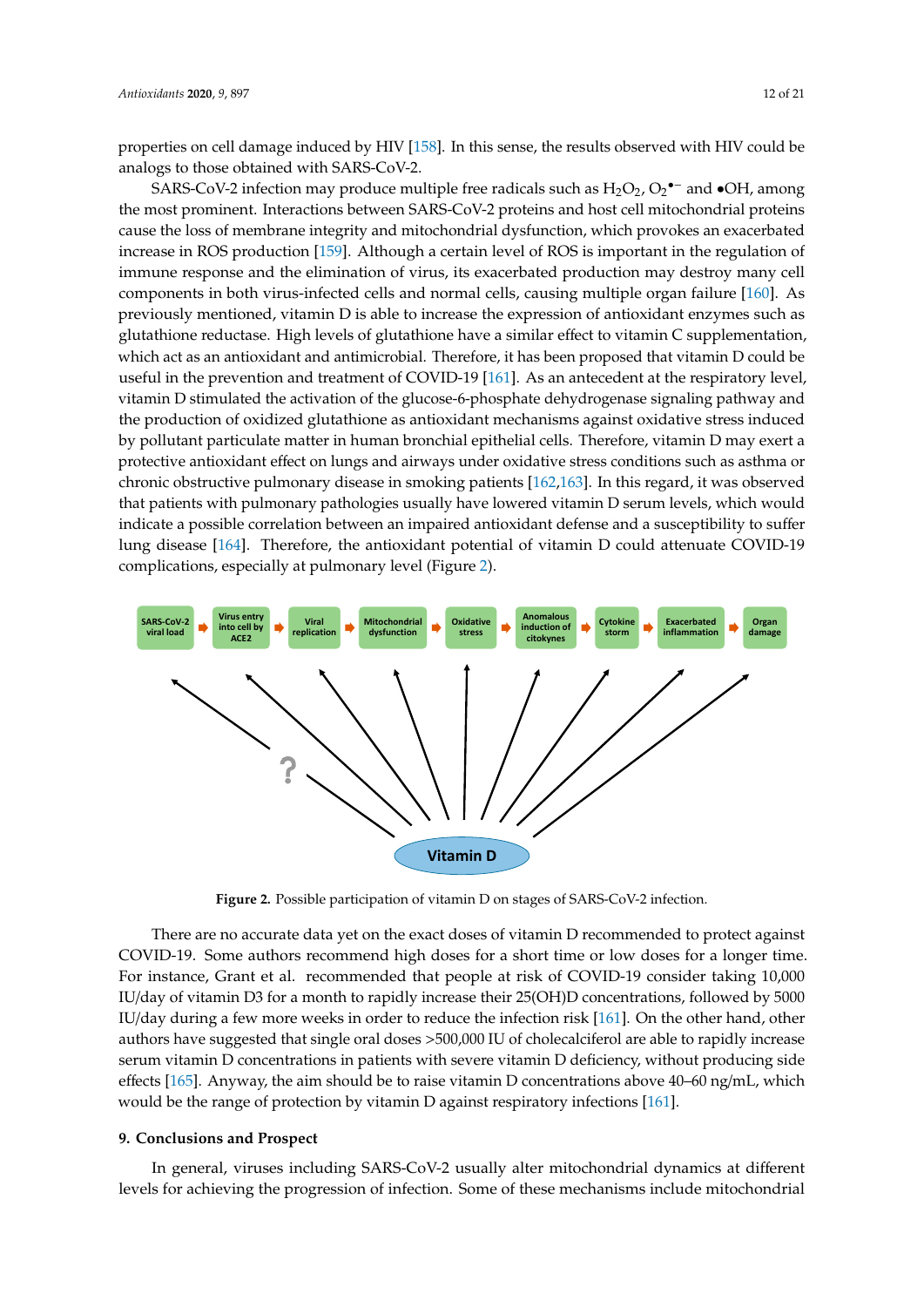DNA damage, changes in mitochondrial membrane potential, alterations in mitochondrial metabolic pathways and calcium homeostasis, modifications in number and distribution of mitochondria into the cells, impairment of the body's antioxidant defense, and increases in ROS levels, among others.

On the other hand, it is known that vitamin D is a hormone that may act as a potent anti-inflammatory and antioxidant. It has also been observed that some of the individuals most susceptible to being infected by SARS-CoV-2 are those who have some underlying pathology associated with the over-activation of RAAS (obese, aged, male, hypertension, diabetic, and others). This activation causes an increased production of ROS. Vitamin D is able to reduce the RAAS activation and consequently decrease ROS generation and to improve the prognosis of SARS-CoV-2 infection (Figures 2 and 3).



**Figure 3.** Interplay between mitochondrial dysfunction, RAAS over-activation, and vitamin D levels in the physiopathology of COVID-19. Solid lines indicate stimulation/induction, while dashed lines indicate inhibition/blocking.

As a future prospect, we propose improving the vitamin D plasma levels of the world population, especially of those individuals with additional risk factors that predispose them to the lethal consequences of SARS-CoV-2 infection.

**Author Contributions:** All authors contributed to the manuscript writing. All authors have read and approved the final version of the manuscript.

**Funding:** This study was funded by grants from H2020-MSCA-RISE-2016/#734899/Olive-Net awarded to V. Lahera; FEDER-Innterconecta established by the Centro para el Desarrollo Tecnológico Industrial (CDTI) awarded to V. Lahera and N. de las Heras; and Secretaría de Ciencia, Técnica y Postgrado, Universidad Nacional de Cuyo, and ANPCyT (Agencia Nacional de Promoción de la Ciencia y la Tecnología, grant number PICT 2016-4541, and IP-COVID-19-931) awarded to W. Manucha.

**Conflicts of Interest:** The authors declare that they have no conflicts of interest.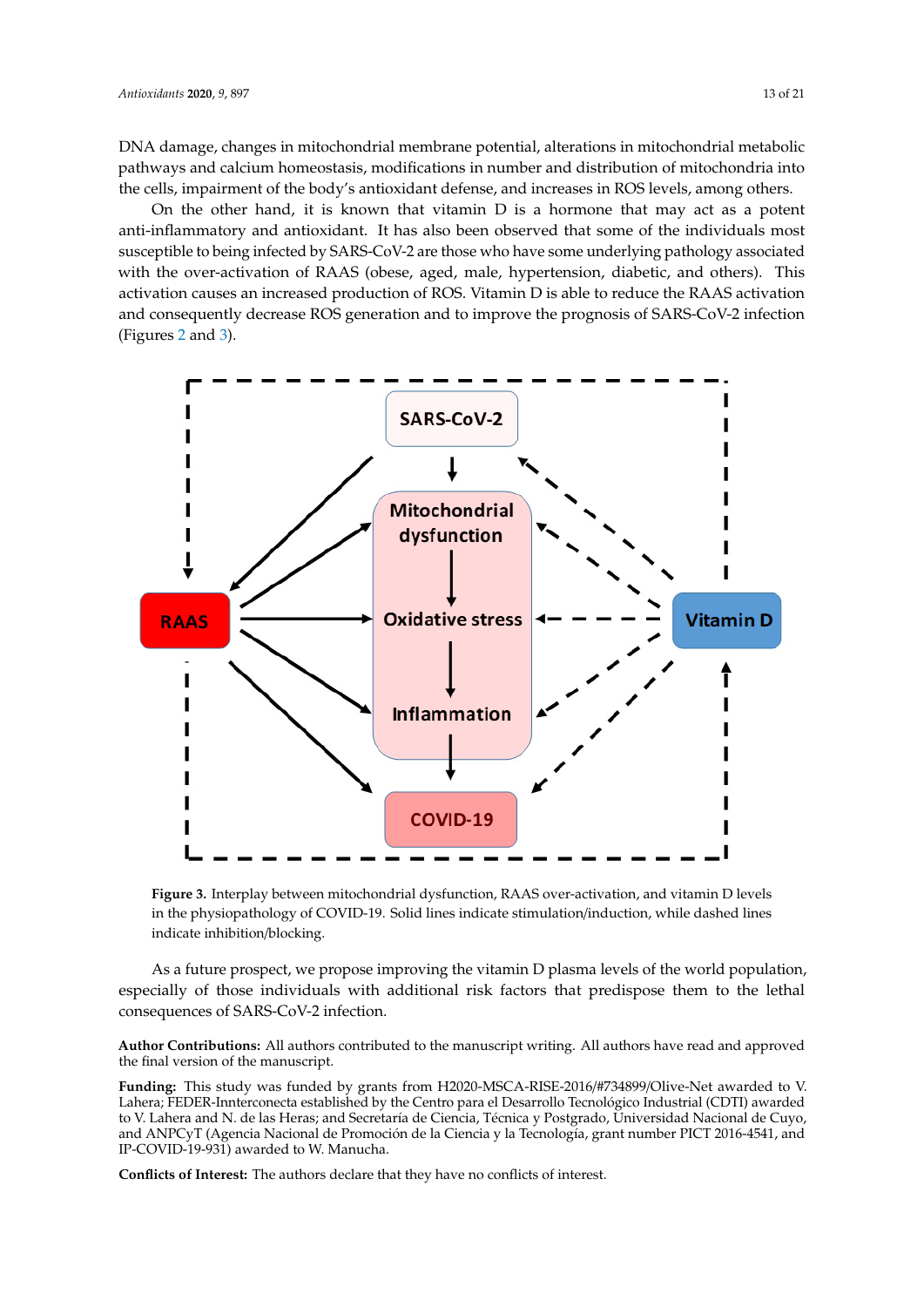# **References**

- 1. Liu, Y.C.; Kuo, R.L.; Shih, S.R. COVID-19: The first documented coronavirus pandemic in history. *Biomed. J.* **2020**. [CrossRef] [PubMed]
- 2. Mullard, A. COVID-19 vaccine development pipeline gears up. *Lancet* **2020**, *395*, 1751–1752. [CrossRef]
- 3. Wu, C.; Liu, Y.; Yang, Y.; Zhang, P.; Zhong, W.; Wang, Y.; Wang, Q.; Xu, Y.; Li, M.; Li, X.; et al. Analysis of therapeutic targets for SARS-CoV-2 and discovery of potential drugs by computational methods. *Acta Pharm. Sin. B* **2020**, *10*, 766–788. [CrossRef] [PubMed]
- 4. Zhou, Y.; Hou, Y.; Shen, J.; Huang, Y.; Martin, W.; Cheng, F. Network-based drug repurposing for novel coronavirus 2019-nCoV/SARS-CoV-2. *Cell Discov.* **2020**, *6*, 14. [CrossRef]
- 5. Delgado-Roche, L.; Mesta, F. Oxidative Stress as Key Player in Severe Acute Respiratory Syndrome Coronavirus (SARS-CoV) Infection. *Arch. Med. Res.* **2020**, *51*, 384–387. [CrossRef]
- 6. Ntyonga-Pono, M.P. COVID-19 infection and oxidative stress: An under-explored approach for prevention and treatment? *Pan Afr. Med. J.* **2020**, *35*, 12. [CrossRef]
- 7. Martín Giménez, V.M.; Inserra, F.; Ferder, L.; García, J.; Manucha, W. Vitamin D deficiency in African Americans is associated with a high risk of severe disease and mortality by SARS-CoV-2. *J. Hum. Hypertens.* **2020**. [CrossRef]
- 8. Martín Giménez, V.M.; Inserra, F.; Tajer, C.D.; Mariani, J.; Ferder, L.; Reiter, R.J.; Manucha, W. Lungs as target of COVID-19 infection: Protective common molecular mechanisms of vitamin D and melatonin as a new potential synergistic treatment. *Life Sci.* **2020**, *254*, 117808. [CrossRef]
- 9. Meltzer, D.O.; Best, T.J.; Zhang, H.; Vokes, T.; Arora, V.; Solway, J. Association of Vitamin D Status and Other Clinical Characteristics With COVID-19 Test Results. *JAMA Netw. Open* **2020**, *3*, e2019722. [CrossRef]
- 10. Glingston, R.S.; Deb, R.; Kumar, S.; Nagotu, S. Organelle dynamics and viral infections: At cross roads. *Microbes Infect.* **2019**, *21*, 20–32. [CrossRef]
- 11. Lahera, V.; de Las Heras, N.; López-Farré, A.; Manucha, W.; Ferder, L. Role of Mitochondrial Dysfunction in Hypertension and Obesity. *Curr. Hypertens. Rep.* **2017**, *19*, 11. [CrossRef]
- 12. Youle, R.J.; van der Bliek, A.M. Mitochondrial fission, fusion, and stress. *Science* **2012**, *337*, 1062–1065. [CrossRef]
- 13. Malka, F.; Guillery, O.; Cifuentes-Diaz, C.; Guillou, E.; Belenguer, P.; Lombès, A.; Rojo, M. Separate fusion of outer and inner mitochondrial membranes. *EMBO Rep.* **2005**, *6*, 853–859. [CrossRef]
- 14. Meyer, J.N.; Leuthner, T.C.; Luz, A.L. Mitochondrial fusion, fission, and mitochondrial toxicity. *Toxicology* **2017**, *391*, 42–53. [CrossRef]
- 15. Kagan, J.C. Signaling organelles of the innate immune system. *Cell* **2012**, *151*, 1168–1178. [CrossRef]
- 16. Ploumi, C.; Daskalaki, I.; Tavernarakis, N. Mitochondrial biogenesis and clearance: A balancing act. *FEBS J.* **2017**, *284*, 183–195. [CrossRef]
- 17. Vives-Bauza, C.; Zhou, C.; Huang, Y.; Cui, M.; de Vries, R.L.; Kim, J.; May, J.; Tocilescu, M.A.; Liu, W.; Ko, H.S.; et al. PINK1-dependent recruitment of Parkin to mitochondria in mitophagy. *Proc. Natl. Acad. Sci. USA* **2010**, *107*, 378–383. [CrossRef]
- 18. Paules, C.I.; Marston, H.D.; Fauci, A.S. Coronavirus Infections-More than Just the Common Cold. *JAMA* **2020**. [CrossRef]
- 19. Hung, L.S. The SARS epidemic in Hong Kong: What lessons have we learned? *J. R. Soc. Med.* **2003**, *96*, 374–378. [CrossRef]
- 20. Vabret, N.; Britton, G.J.; Gruber, C.; Hegde, S.; Kim, J.; Kuksin, M.; Levantovsky, R.; Malle, L.; Moreira, A.; Park, M.D.; et al. Immunology of COVID-19: Current State of the Science. *Immunity* **2020**, *52*, 910–941. [CrossRef]
- 21. Mehta, P.; McAuley, D.F.; Brown, M.; Sanchez, E.; Tattersall, R.S.; Manson, J.J. COVID-19: Consider cytokine storm syndromes and immunosuppression. *Lancet* **2020**, *395*, 1033–1034. [CrossRef]
- 22. Novoa, R.R.; Calderita, G.; Arranz, R.; Fontana, J.; Granzow, H.; Risco, C. Virus factories: Associations of cell organelles for viral replication and morphogenesis. *Biol. Cell* **2005**, *97*, 147–172. [CrossRef]
- 23. Mercer, J.; Schelhaas, M.; Helenius, A. Virus entry by endocytosis. *Annu. Rev. Biochem.* **2010**, *79*, 803–833. [CrossRef]
- 24. Jean Beltran, P.M.; Cook, K.C.; Cristea, I.M. Exploring and Exploiting Proteome Organization during Viral Infection. *J. Virol.* **2017**, *91*. [CrossRef]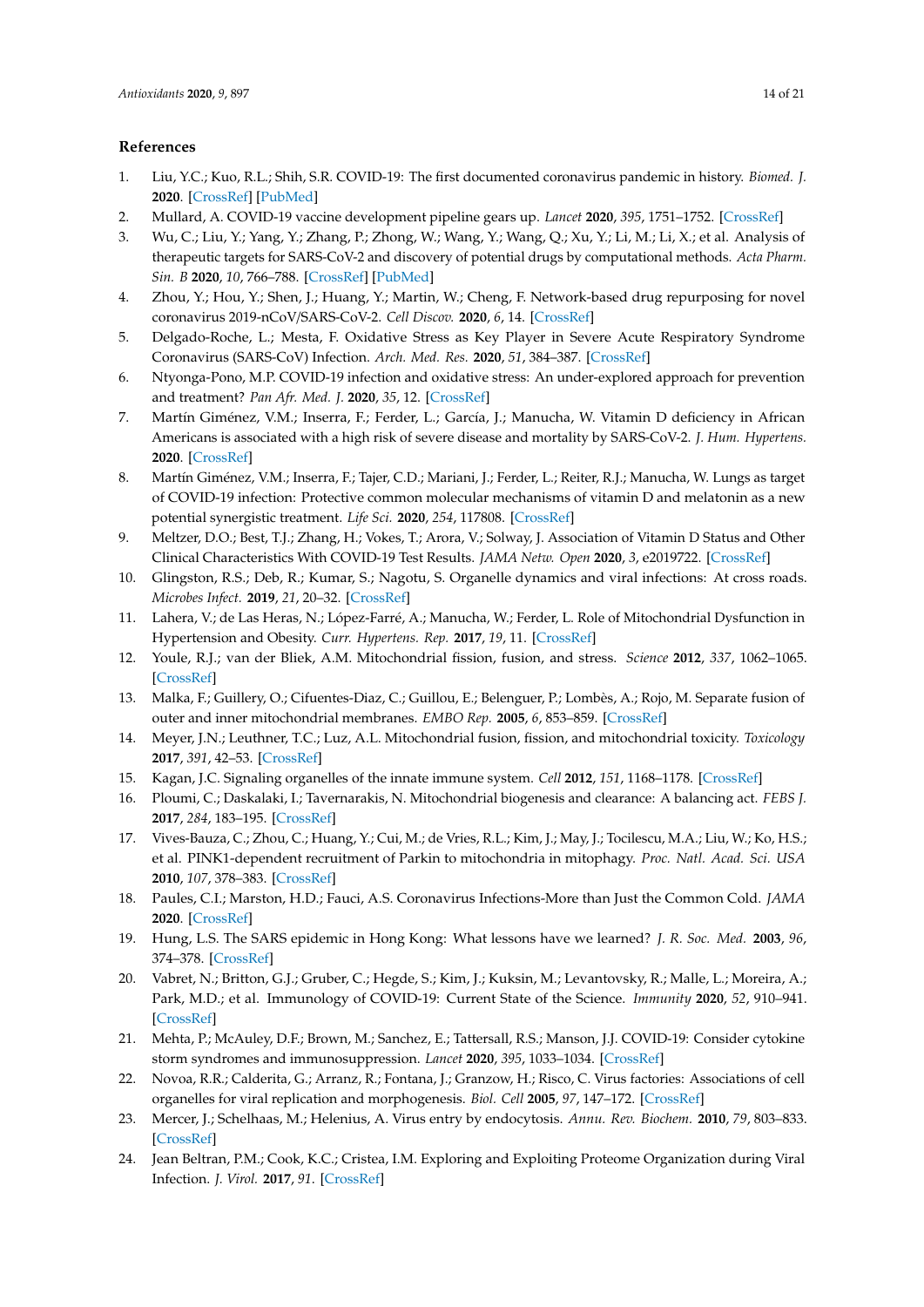- 25. Anand, S.K.; Tikoo, S.K. Viruses as modulators of mitochondrial functions. *Adv. Virol.* **2013**, *2013*, 738794. [CrossRef]
- 26. Machida, K.; Cheng, K.T.; Lai, C.K.; Jeng, K.S.; Sung, V.M.; Lai, M.M. Hepatitis C virus triggers mitochondrial permeability transition with production of reactive oxygen species, leading to DNA damage and STAT3 activation. *J. Virol.* **2006**, *80*, 7199–7207. [CrossRef]
- 27. Saffran, H.A.; Pare, J.M.; Corcoran, J.A.; Weller, S.K.; Smiley, J.R. Herpes simplex virus eliminates host mitochondrial DNA. *EMBO Rep.* **2007**, *8*, 188–193. [CrossRef]
- 28. Halestrap, A.P. A pore way to die: The role of mitochondria in reperfusion injury and cardioprotection. *Biochem. Soc. Trans.* **2010**, *38*, 841–860. [CrossRef]
- 29. Williamson, C.D.; DeBiasi, R.L.; Colberg-Poley, A.M. Viral product trafficking to mitochondria, mechanisms and roles in pathogenesis. *Infect. Disord. Drug Targets* **2012**, *12*, 18–37. [CrossRef]
- 30. Everett, H.; Barry, M.; Sun, X.; Lee, S.F.; Frantz, C.; Berthiaume, L.G.; McFadden, G.; Bleackley, R.C. The myxoma poxvirus protein, M11L, prevents apoptosis by direct interaction with the mitochondrial permeability transition pore. *J. Exp. Med.* **2002**, *196*, 1127–1139. [CrossRef]
- 31. Jacotot, E.; Ravagnan, L.; Loeffler, M.; Ferri, K.F.; Vieira, H.L.; Zamzami, N.; Costantini, P.; Druillennec, S.; Hoebeke, J.; Briand, J.P.; et al. The HIV-1 viral protein R induces apoptosis via a direct effect on the mitochondrial permeability transition pore. *J. Exp. Med.* **2000**, *191*, 33–46. [CrossRef]
- 32. Claus, C.; Liebert, U.G. A renewed focus on the interplay between viruses and mitochondrial metabolism. *Arch. Virol.* **2014**, *159*, 1267–1277. [CrossRef]
- 33. Munger, J.; Bajad, S.U.; Coller, H.A.; Shenk, T.; Rabinowitz, J.D. Dynamics of the cellular metabolome during human cytomegalovirus infection. *PLoS Pathog.* **2006**, *2*, e132. [CrossRef]
- 34. Munger, J.; Bennett, B.D.; Parikh, A.; Feng, X.J.; McArdle, J.; Rabitz, H.A.; Shenk, T.; Rabinowitz, J.D. Systems-level metabolic flux profiling identifies fatty acid synthesis as a target for antiviral therapy. *Nat. Biotechnol.* **2008**, *26*, 1179–1186. [CrossRef]
- 35. Bardell, D.; Essex, M. Glycolysis during early infection of feline and human cells with feline leukemia virus. *Infect. Immun.* **1974**, *9*, 824–827. [CrossRef]
- 36. Vastag, L.; Koyuncu, E.; Grady, S.L.; Shenk, T.E.; Rabinowitz, J.D. Divergent effects of human cytomegalovirus and herpes simplex virus-1 on cellular metabolism. *PLoS Pathog.* **2011**, *7*, e1002124. [CrossRef]
- 37. Sharon-Friling, R.; Goodhouse, J.; Colberg-Poley, A.M.; Shenk, T. Human cytomegalovirus pUL37x1 induces the release of endoplasmic reticulum calcium stores. *Proc. Natl. Acad. Sci. USA* **2006**, *103*, 19117–19122. [CrossRef]
- 38. Campanella, M.; de Jong, A.S.; Lanke, K.W.; Melchers, W.J.; Willems, P.H.; Pinton, P.; Rizzuto, R.; van Kuppeveld, F.J. The coxsackievirus 2B protein suppresses apoptotic host cell responses by manipulating intracellular Ca2<sup>+</sup> homeostasis. *J. Biol. Chem.* **2004**, *279*, 18440–18450. [CrossRef]
- 39. Kim, S.J.; Khan, M.; Quan, J.; Till, A.; Subramani, S.; Siddiqui, A. Hepatitis B virus disrupts mitochondrial dynamics: Induces fission and mitophagy to attenuate apoptosis. *PLoS Pathog.* **2013**, *9*, e1003722. [CrossRef]
- 40. Meng, G.; Xia, M.; Wang, D.; Chen, A.; Wang, Y.; Wang, H.; Yu, D.; Wei, J. Mitophagy promotes replication of oncolytic Newcastle disease virus by blocking intrinsic apoptosis in lung cancer cells. *Oncotarget* **2014**, *5*, 6365–6374. [CrossRef]
- 41. Xia, M.; Meng, G.; Li, M.; Wei, J. Mitophagy in viral infections. *DNA Cell Biol.* **2014**, *33*, 739–742. [CrossRef] [PubMed]
- 42. Ding, B.; Zhang, L.; Li, Z.; Zhong, Y.; Tang, Q.; Qin, Y.; Chen, M. The Matrix Protein of Human Parainfluenza Virus Type 3 Induces Mitophagy that Suppresses Interferon Responses. *Cell Host Microbe* **2017**, *21*, 538–547. [CrossRef] [PubMed]
- 43. Weinberg, S.E.; Sena, L.A.; Chandel, N.S. Mitochondria in the regulation of innate and adaptive immunity. *Immunity* **2015**, *42*, 406–417. [CrossRef]
- 44. Shi, C.S.; Qi, H.Y.; Boularan, C.; Huang, N.N.; Abu-Asab, M.; Shelhamer, J.H.; Kehrl, J.H. SARS-coronavirus open reading frame-9b suppresses innate immunity by targeting mitochondria and the MAVS/TRAF3/TRAF6 signalosome. *J. Immunol.* **2014**, *193*, 3080–3089. [CrossRef]
- 45. Novoa, R.R.; Calderita, G.; Cabezas, P.; Elliott, R.M.; Risco, C. Key Golgi factors for structural and functional maturation of bunyamwera virus. *J. Virol.* **2005**, *79*, 10852–10863. [CrossRef]
- 46. Roy, J.; Galano, J.M.; Durand, T.; Le Guennec, J.Y.; Lee, J.C. Physiological role of reactive oxygen species as promoters of natural defenses. *FASEB J.* **2017**, *31*, 3729–3745. [CrossRef]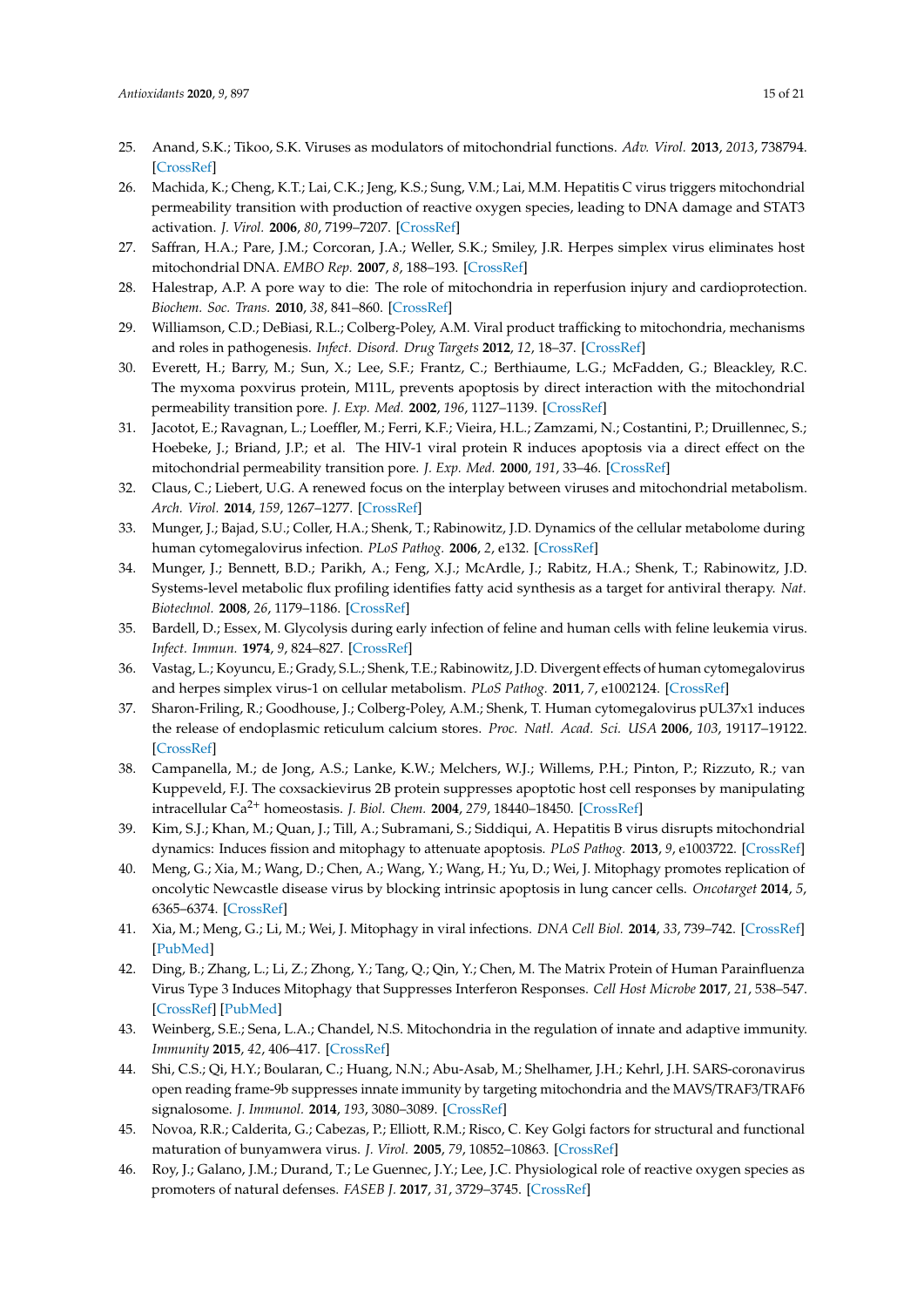- 47. Dandekar, A.; Mendez, R.; Zhang, K. Cross talk between ER stress, oxidative stress, and inflammation in health and disease. *Methods Mol. Biol.* **2015**, *1292*, 205–214. [CrossRef]
- 48. Pizzino, G.; Irrera, N.; Cucinotta, M.; Pallio, G.; Mannino, F.; Arcoraci, V.; Squadrito, F.; Altavilla, D.; Bitto, A. Oxidative Stress: Harms and Benefits for Human Health. *Oxidative Med. Cell. Longev.* **2017**, *2017*, 8416763. [CrossRef]
- 49. Peterhans, E. Sendai virus stimulates chemiluminescence in mouse spleen cells. *Biochem. Biophys. Res. Commun.* **1979**, *91*, 383–392. [CrossRef]
- 50. Müller, F. Reactive oxygen intermediates and human immunodeficiency virus (HIV) infection. *Free Radic. Biol. Med.* **1992**, *13*, 651–657. [CrossRef]
- 51. Peterhans, E.; Grob, M.; Bürge, T.; Zanoni, R. Virus-induced formation of reactive oxygen intermediates in phagocytic cells. *Free Radic. Res. Commun.* **1987**, *3*, 39–46. [CrossRef] [PubMed]
- 52. Reshi, M.L.; Su, Y.C.; Hong, J.R. RNA Viruses: ROS-Mediated Cell Death. *Int. J. Cell Biol.* **2014**, *2014*, 467452. [CrossRef] [PubMed]
- 53. Sies, H. Oxidative stress: A concept in redox biology and medicine. *Redox Biol.* **2015**, *4*, 180–183. [CrossRef] [PubMed]
- 54. Dan Dunn, J.; Alvarez, L.A.; Zhang, X.; Soldati, T. Reactive oxygen species and mitochondria: A nexus of cellular homeostasis. *Redox Biol.* **2015**, *6*, 472–485. [CrossRef]
- 55. Lee, Y.I.; Hwang, J.M.; Im, J.H.; Lee, Y.I.; Kim, N.S.; Kim, D.G.; Yu, D.Y.; Moon, H.B.; Park, S.K. Human hepatitis B virus-X protein alters mitochondrial function and physiology in human liver cells. *J. Biol. Chem.* **2004**, *279*, 15460–15471. [CrossRef]
- 56. Broz, P.; Monack, D.M. Molecular mechanisms of inflammasome activation during microbial infections. *Immunol. Rev.* **2011**, *243*, 174–190. [CrossRef]
- 57. Camini, F.C.; da Silva Caetano, C.C.; Almeida, L.T.; de Brito Magalhães, C.L. Implications of oxidative stress on viral pathogenesis. *Arch. Virol.* **2017**, *162*, 907–917. [CrossRef]
- 58. Leff, J.A.; Oppegard, M.A.; Curiel, T.J.; Brown, K.S.; Schooley, R.T.; Repine, J.E. Progressive increases in serum catalase activity in advancing human immunodeficiency virus infection. *Free Radic. Biol. Med.* **1992**, *13*, 143–149. [CrossRef]
- 59. Huang, S.H.; Cao, X.J.; Liu, W.; Shi, X.Y.; Wei, W. Inhibitory effect of melatonin on lung oxidative stress induced by respiratory syncytial virus infection in mice. *J. Pineal Res.* **2010**, *48*, 109–116. [CrossRef]
- 60. Deramaudt, T.B.; Dill, C.; Bonay, M. Regulation of oxidative stress by Nrf2 in the pathophysiology of infectious diseases. *Med. Mal. Infect.* **2013**, *43*, 100–107. [CrossRef]
- 61. Schachtele, S.J.; Hu, S.; Lokensgard, J.R. Modulation of experimental herpes encephalitis-associated neurotoxicity through sulforaphane treatment. *PLoS ONE* **2012**, *7*, e36216. [CrossRef] [PubMed]
- 62. Burdon, R.H. Superoxide and hydrogen peroxide in relation to mammalian cell proliferation. *Free Radic. Biol. Med.* **1995**, *18*, 775–794. [CrossRef]
- 63. Schwarz, K.B. Oxidative stress during viral infection: A review. *Free Radic. Biol. Med.* **1996**, *21*, 641–649. [CrossRef]
- 64. Bhattacharyya, S.; Sinha, K.; Sil, P.C. Cytochrome P450s: Mechanisms and biological implications in drug metabolism and its interaction with oxidative stress. *Curr. Drug Metab.* **2014**, *15*, 719–742. [CrossRef]
- 65. Babbar, N.; Murray-Stewart, T.; Casero, R.A., Jr. Inflammation and polyamine catabolism: The good, the bad and the ugly. *Biochem. Soc. Trans.* **2007**, *35*, 300–304. [CrossRef]
- 66. Amarante-Mendes, G.P.; Adjemian, S.; Branco, L.M.; Zanetti, L.C.; Weinlich, R.; Bortoluci, K.R. Pattern Recognition Receptors and the Host Cell Death Molecular Machinery. *Front. Immunol.* **2018**, *9*, 2379. [CrossRef]
- 67. Wang, Z.Y.; Zhen, Z.D.; Fan, D.Y.; Wang, P.G.; An, J. Transcriptomic Analysis Suggests the M1 Polarization and Launch of Diverse Programmed Cell Death Pathways in Japanese Encephalitis Virus-Infected Macrophages. *Viruses* **2020**, *12*, 356. [CrossRef]
- 68. Futosi, K.; Fodor, S.; Mócsai, A. Neutrophil cell surface receptors and their intracellular signal transduction pathways. *Int. Immunopharmacol.* **2013**, *17*, 638–650. [CrossRef]
- 69. Wang, D.; Malo, D.; Hekimi, S. Elevated mitochondrial reactive oxygen species generation affects the immune response via hypoxia-inducible factor-1alpha in long-lived Mclk1+/- mouse mutants. *J. Immunol.* **2010**, *184*, 582–590. [CrossRef]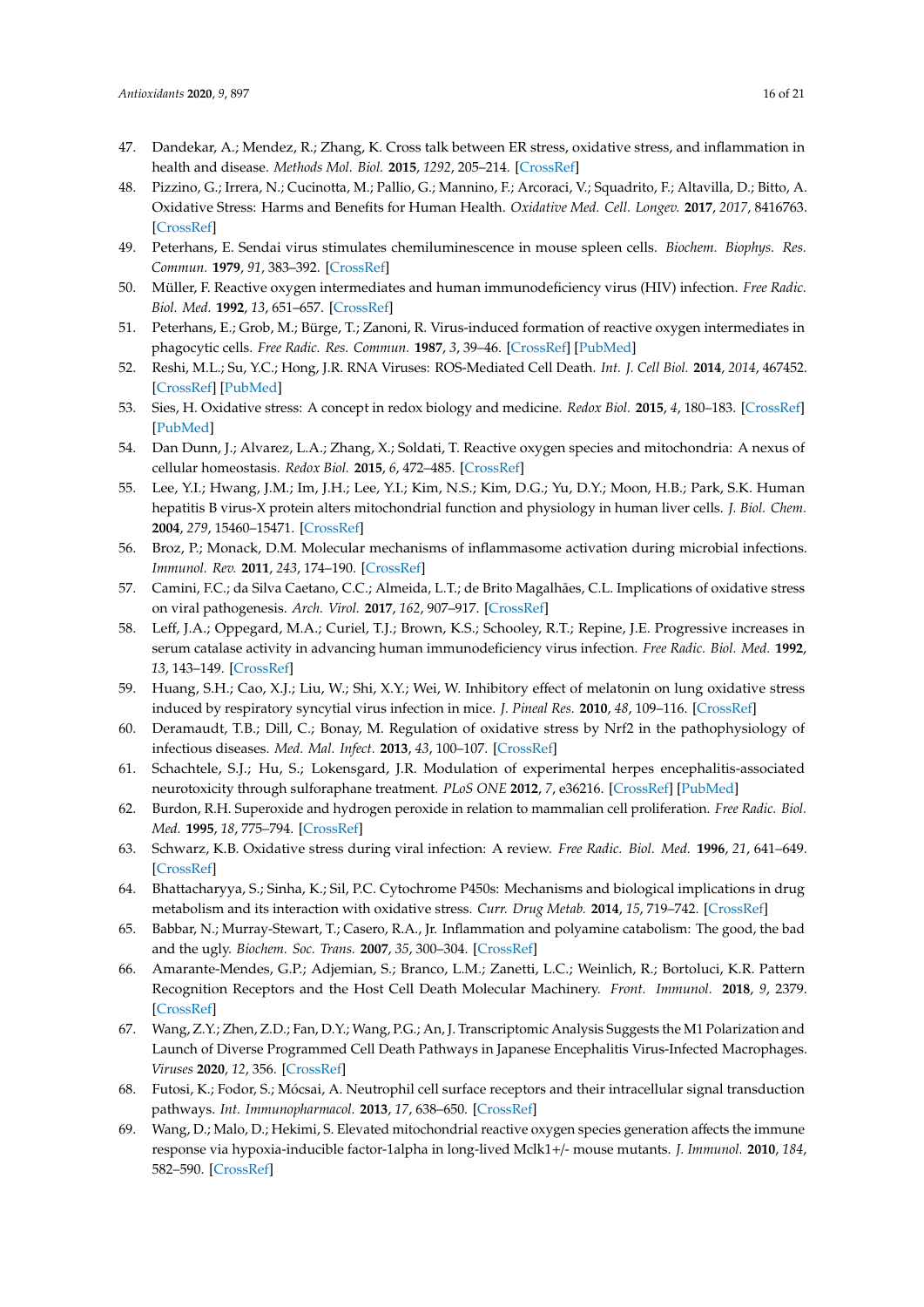- 70. Schreck, R.; Rieber, P.; Baeuerle, P.A. Reactive oxygen intermediates as apparently widely used messengers in the activation of the NF-kappa B transcription factor and HIV-1. *EMBO J.* **1991**, *10*, 2247–2258. [CrossRef]
- 71. Rius, J.; Guma, M.; Schachtrup, C.; Akassoglou, K.; Zinkernagel, A.S.; Nizet, V.; Johnson, R.S.; Haddad, G.G.; Karin, M. NF-kappaB links innate immunity to the hypoxic response through transcriptional regulation of HIF-1alpha. *Nature* **2008**, *453*, 807–811. [CrossRef] [PubMed]
- 72. Nile, S.H.; Nile, A.; Qiu, J.; Li, L.; Jia, X.; Kai, G. COVID-19: Pathogenesis, cytokine storm and therapeutic potential of interferons. *Cytokine Growth Factor Rev.* **2020**, *53*, 66–70. [CrossRef] [PubMed]
- 73. Ren, Y.; Shu, T.; Wu, D.; Mu, J.; Wang, C.; Huang, M.; Han, Y.; Zhang, X.Y.; Zhou, W.; Qiu, Y.; et al. The ORF3a protein of SARS-CoV-2 induces apoptosis in cells. *Cell Mol. Immunol.* **2020**, *17*, 881–883. [CrossRef] [PubMed]
- 74. van den Brand, J.M.; Haagmans, B.L.; van Riel, D.; Osterhaus, A.D.; Kuiken, T. The pathology and pathogenesis of experimental severe acute respiratory syndrome and influenza in animal models. *J. Comp. Pathol.* **2014**, *151*, 83–112. [CrossRef] [PubMed]
- 75. Lin, C.W.; Lin, K.H.; Hsieh, T.H.; Shiu, S.Y.; Li, J.Y. Severe acute respiratory syndrome coronavirus 3C-like protease-induced apoptosis. *FEMS Immunol. Med. Microbiol.* **2006**, *46*, 375–380. [CrossRef] [PubMed]
- 76. Guo, Y.R.; Cao, Q.D.; Hong, Z.S.; Tan, Y.Y.; Chen, S.D.; Jin, H.J.; Tan, K.S.; Wang, D.Y.; Yan, Y. The origin, transmission and clinical therapies on coronavirus disease 2019 (COVID-19) outbreak—An update on the status. *Mil. Med. Res.* **2020**, *7*, 11. [CrossRef] [PubMed]
- 77. Chen, L.; Liu, H.G.; Liu, W.; Liu, J.; Liu, K.; Shang, J.; Deng, Y.; Wei, S. Analysis of clinical features of 29 patients with 2019 novel coronavirus pneumonia. *Chin. J. Tuberc. Respir. Dis.* **2020**, *43*, e005. [CrossRef]
- 78. Conti, P.; Ronconi, G.; Caraffa, A.; Gallenga, C.E.; Ross, R.; Frydas, I.; Kritas, S.K. Induction of pro-inflammatory cytokines (IL-1 and IL-6) and lung inflammation by Coronavirus-19 (COVI-19 or SARS-CoV-2): Anti-inflammatory strategies. *J. Biol. Regul. Homeost. Agents* **2020**, *34*. [CrossRef]
- 79. Lee, D.W.; Gardner, R.; Porter, D.L.; Louis, C.U.; Ahmed, N.; Jensen, M.; Grupp, S.A.; Mackall, C.L. Current concepts in the diagnosis and management of cytokine release syndrome. *Blood* **2014**, *124*, 188–195. [CrossRef]
- 80. Riegler, L.L.; Jones, G.P.; Lee, D.W. Current approaches in the grading and management of cytokine release syndrome after chimeric antigen receptor T-cell therapy. *Ther. Clin. Risk Manag.* **2019**, *15*, 323–335. [CrossRef]
- 81. Sardar, S.; Chakraborty, A.; Chatterjee, M. Comparative effectiveness of vitamin D3 and dietary vitamin E on peroxidation of lipids and enzymes of the hepatic antioxidant system in Sprague–Dawley rats. *Int. J. Vitam. Nutr. Res.* **1996**, *66*, 39–45. [PubMed]
- 82. Li, L.; Prabhakaran, K.; Zhang, X.; Zhang, L.; Liu, H.; Borowitz, J.L.; Isom, G.E. 1Alpha,25-dihydroxyvitamin D3 attenuates cyanide-induced neurotoxicity by inhibiting uncoupling protein-2 up-regulation. *J. Neurosci. Res.* **2008**, *86*, 1397–1408. [CrossRef] [PubMed]
- 83. Wang, X.; Zhu, Y.; Wang, X.; Yang, Y.; Cheng, S. Cardioprotective effect of calcitriol on myocardial injury induced by isoproterenol in rats. *J. Cardiovasc. Pharmacol. Ther.* **2013**, *18*, 386–391. [CrossRef] [PubMed]
- 84. García, I.M.; Altamirano, L.; Mazzei, L.; Fornés, M.; Cuello-Carrión, F.D.; Ferder, L.; Manucha, W. Vitamin D receptor-modulated Hsp70/AT1 expression may protect the kidneys of SHRs at the structural and functional levels. *Cell Stress Chaperones* **2014**, *19*, 479–491. [CrossRef]
- 85. Uberti, F.; Lattuada, D.; Morsanuto, V.; Nava, U.; Bolis, G.; Vacca, G.; Squarzanti, D.F.; Cisari, C.; Molinari, C. Vitamin D protects human endothelial cells from oxidative stress through the autophagic and survival pathways. *J. Clin. Endocrinol. Metab.* **2014**, *99*, 1367–1374. [CrossRef]
- 86. Sturza, A.; Văduva, A.; Utu, D.; Ratiu, C.; Pop, N.; Duicu, O.; Popoiu, C.; Boia, E.; Matusz, P.; Muntean, D.M.; et al. Vitamin D improves vascular function and decreases monoamine oxidase A expression in experimental diabetes. *Mol. Cell Biochem.* **2019**, *453*, 33–40. [CrossRef]
- 87. Zabul, P.; Wozniak, M.; Slominski, A.T.; Preis, K.; Gorska, M.; Korozan, M.; Wieruszewski, J.; Zmijewski, M.A.; Zabul, E.; Tuckey, R.; et al. A Proposed Molecular Mechanism of High-Dose Vitamin D3 Supplementation in Prevention and Treatment of Preeclampsia. *Int. J. Mol. Sci.* **2015**, *16*, 13043–13064. [CrossRef]
- 88. Tian, X.; Ma, S.; Wang, Y.; Hou, L.; Shi, Y.; Yao, M.; Wang, X.; Zhang, H.; Jiang, L. Effects of Placental Ischemia Are Attenuated by 1,25-Dihydroxyvitamin D Treatment and Associated with Reduced Apoptosis and Increased Autophagy. *DNA Cell Biol.* **2016**, *35*, 59–70. [CrossRef]
- 89. Longoni, A.; Kolling, J.; dos Santos, T.M.; dos Santos, J.P.; da Silva, J.S.; Pettenuzzo, L.; Gonçalves, C.A.; de Assis, A.M.; Quincozes-Santos, A.; Wyse, A.T. 1,25-Dihydroxyvitamin D3 exerts neuroprotective effects in an ex vivo model of mild hyperhomocysteinemia. *Int. J. Dev. Neurosci.* **2016**, *48*, 71–79. [CrossRef]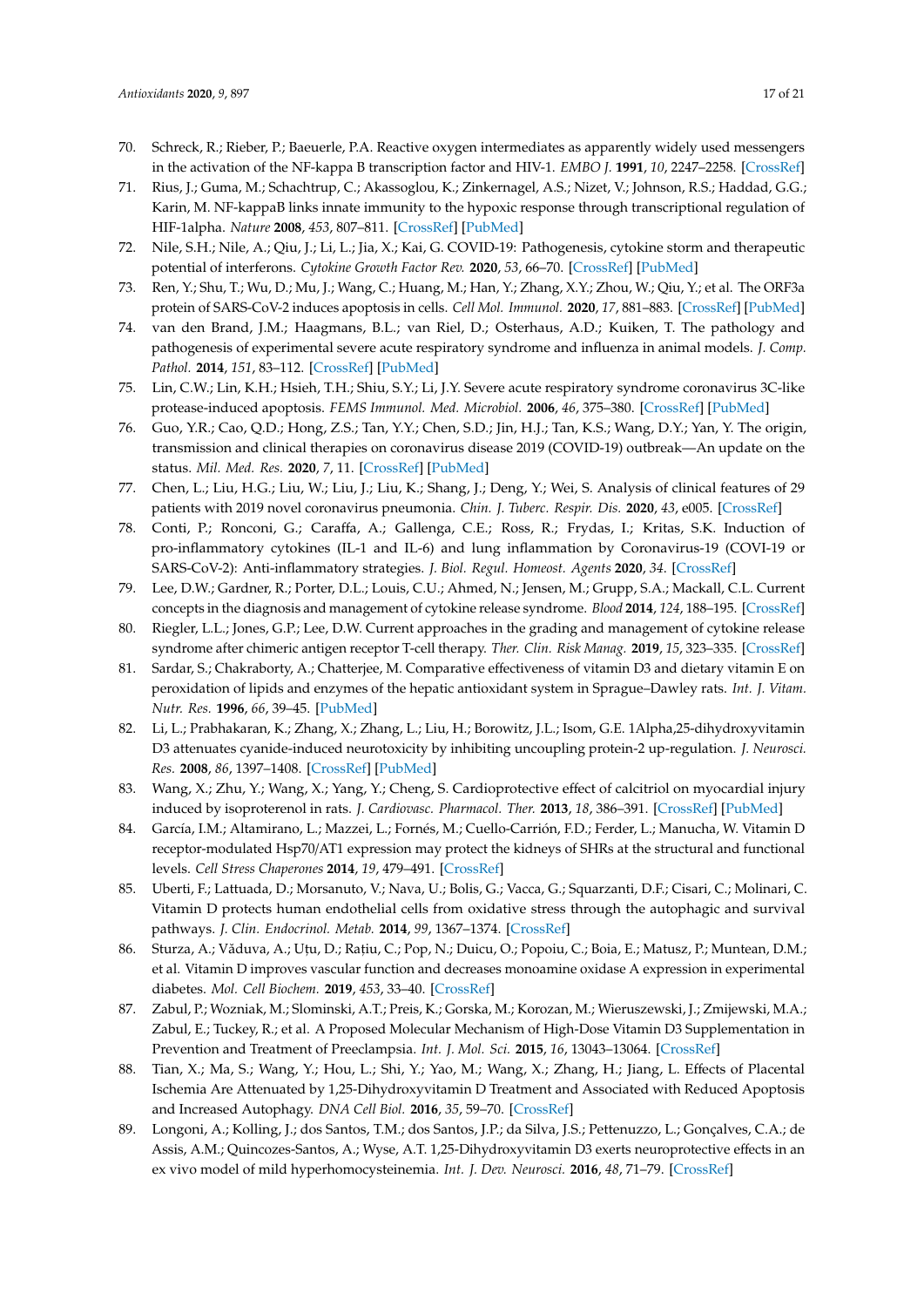- 90. Longoni, A.; Kolling, J.; Siebert, C.; Dos Santos, J.P.; da Silva, J.S.; Pettenuzzo, L.F.; Meira-Martins, L.A.; Gonçalves, C.A.; de Assis, A.M.; Wyse, A.T. 1,25-Dihydroxyvitamin D(3) prevents deleterious effects of homocysteine on mitochondrial function and redox status in heart slices. *Nutr. Res.* **2017**, *38*, 52–63. [CrossRef]
- 91. Molinari, C.; Morsanuto, V.; Ghirlanda, S.; Ruga, S.; Notte, F.; Gaetano, L.; Uberti, F. Role of Combined Lipoic Acid and Vitamin D3 on Astrocytes as a Way to Prevent Brain Ageing by Induced Oxidative Stress and Iron Accumulation. *Oxidative Med. Cell. Longev.* **2019**, *2019*, 2843121. [CrossRef] [PubMed]
- 92. Yamini, P.; Ray, R.S.; Chopra, K. Vitamin D (3) attenuates cognitive deficits and neuroinflammatory responses in ICV-STZ induced sporadic Alzheimer's disease. *Inflammopharmacology* **2018**, *26*, 39–55. [CrossRef] [PubMed]
- 93. Gong, Q.; Li, X.; Sun, J.; Ding, G.; Zhou, M.; Zhao, W.; Lu, Y. The effects of calcipotriol on the dendritic morphology of human melanocytes under oxidative stress and a possible mechanism: Is it a mitochondrial protector? *J. Dermatol. Sci.* **2015**, *77*, 117–124. [CrossRef] [PubMed]
- 94. Ko, J.; Kang, H.J.; Kim, D.A.; Ryu, E.S.; Yu, M.; Lee, H.; Lee, H.K.; Ryu, H.M.; Park, S.H.; Kim, Y.L.; et al. Paricalcitol attenuates TGF-β1-induced phenotype transition of human peritoneal mesothelial cells (HPMCs) via modulation of oxidative stress and NLRP3 inflammasome. *FASEB J.* **2019**, *33*, 3035–3050. [CrossRef] [PubMed]
- 95. Hussien, N.I.; El-Wakeel, H.S.; Souror, S.M.; Ahmed, I.A. Alleviation of cardiac mitochondrial dysfunction and oxidative stress underlies the protective effect of vitamin D in chronic stress-induced cardiac dysfunction in rats. *Gen. Physiol. Biophys.* **2019**, *38*, 51–61. [CrossRef]
- 96. Ketsa, O.V.; Marchenko, M.M. Effect of essential lipophilic nutrients on free radical processes in liver mitochondrial fraction of the tumor-bearing rats. *Vopr. Pitan.* **2019**, *88*, 32–39. [CrossRef]
- 97. Zhang, H.; Xue, L.; Li, B.; Zhang, Z.; Tao, S. Vitamin D Protects Against Alcohol-Induced Liver Cell Injury Within an NRF2-ALDH2 Feedback Loop. *Mol. Nutr. Food Res.* **2019**, *63*, e1801014. [CrossRef]
- 98. Tong, T.; Liu, Z.; Zhang, H.; Sun, J.; Zhang, D.; Wang, F.; Miao, D.; Shen, Y. Age-dependent expression of the vitamin D receptor and the protective effect of vitamin D receptor activation on H(2)O(2)-induced apoptosis in rat intervertebral disc cells. *J. Steroid Biochem. Mol. Biol.* **2019**, *190*, 126–138. [CrossRef]
- 99. Zhu, X.; Wu, S.; Guo, H. Active Vitamin D and Vitamin D Receptor Help Prevent High Glucose Induced Oxidative Stress of Renal Tubular Cells via AKT/UCP2 Signaling Pathway. *Biomed. Res. Int.* **2019**, *2019*, 9013904. [CrossRef]
- 100. Krone, B.; Grange, J.M. Paradigms in multiple sclerosis: Time for a change, time for a unifying concept. *Inflammopharmacology* **2011**, *19*, 187–195. [CrossRef]
- 101. Mocayar Marón, F.J.; Ferder, L.; Reiter, R.J.; Manucha, W. Daily and seasonal mitochondrial protection: Unraveling common possible mechanisms involving vitamin D and melatonin. *J. Steroid Biochem. Mol. Biol.* **2020**, *199*, 105595. [CrossRef] [PubMed]
- 102. Keeney, J.T.R.; Förster, S.; Sultana, R.; Brewer, L.D.; Latimer, C.S.; Cai, J.; Klein, J.B.; Porter, N.M.; Butterfield, D.A. Dietary vitamin D deficiency in rats from middle to old age leads to elevated tyrosine nitration and proteomics changes in levels of key proteins in brain: Implications for low vitamin D-dependent age-related cognitive decline. *Free Radic. Biol. Med.* **2013**, *65*, 324–334. [CrossRef] [PubMed]
- 103. Berridge, M.J. Vitamin D deficiency accelerates ageing and age-related diseases: A novel hypothesis. *J. Physiol.* **2017**, *595*, 6825–6836. [CrossRef] [PubMed]
- 104. Tobore, T.O. On the Etiopathogenesis and Pathophysiology of Alzheimer's Disease: A Comprehensive Theoretical Review. *J. Alzheimers Dis.* **2019**, *68*, 417–437. [CrossRef] [PubMed]
- 105. Wimalawansa, S.J. Vitamin D Deficiency: Effects on Oxidative Stress, Epigenetics, Gene Regulation, and Aging. *Biology* **2019**, *8*, 30. [CrossRef]
- 106. Dzik, K.P.; Kaczor, J.J. Mechanisms of vitamin D on skeletal muscle function: Oxidative stress, energy metabolism and anabolic state. *Eur. J. Appl. Physiol.* **2019**, *119*, 825–839. [CrossRef]
- 107. Dzik, K.P.; Skrobot, W.; Kaczor, K.B.; Flis, D.J.; Karnia, M.J.; Libionka, W.; Antosiewicz, J.; Kloc, W.; Kaczor, J.J. Vitamin D Deficiency Is Associated with Muscle Atrophy and Reduced Mitochondrial Function in Patients with Chronic Low Back Pain. *Oxidative Med. Cell. Longev.* **2019**, *2019*, 6835341. [CrossRef]
- 108. Chang, E. 1,25-Dihydroxyvitamin D Decreases Tertiary Butyl-Hydrogen Peroxide-Induced Oxidative Stress and Increases AMPK/SIRT1 Activation in C2C12 Muscle Cells. *Molecules* **2019**, *24*, 3903. [CrossRef]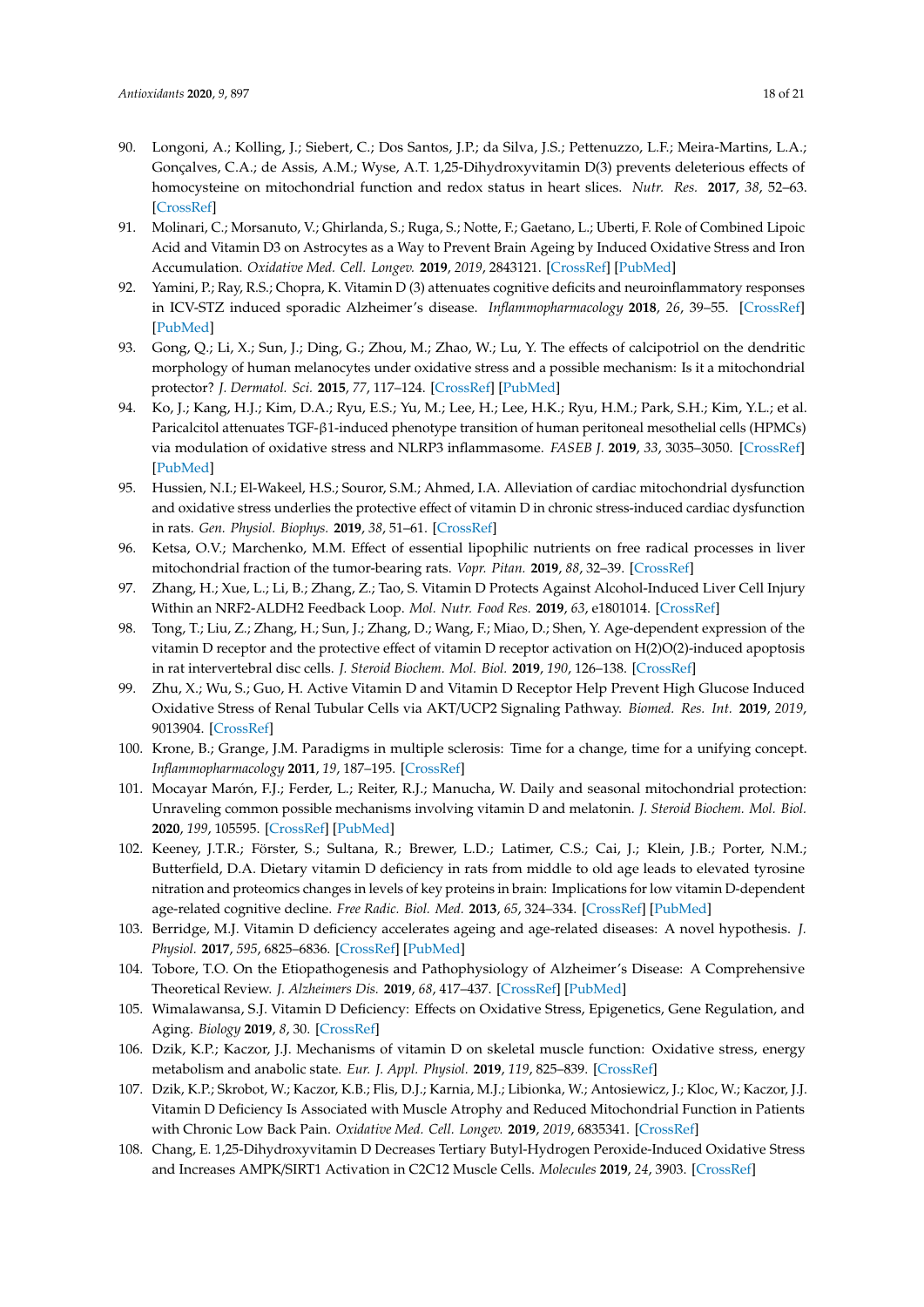- 109. Yao, T.; Ying, X.; Zhao, Y.; Yuan, A.; He, Q.; Tong, H.; Ding, S.; Liu, J.; Peng, X.; Gao, E.; et al. Vitamin D receptor activation protects against myocardial reperfusion injury through inhibition of apoptosis and modulation of autophagy. *Antioxid. Redox Signal.* **2015**, *22*, 633–650. [CrossRef]
- 110. Consiglio, M.; Destefanis, M.; Morena, D.; Foglizzo, V.; Forneris, M.; Pescarmona, G.; Silvagno, F. The vitamin D receptor inhibits the respiratory chain, contributing to the metabolic switch that is essential for cancer cell proliferation. *PLoS ONE* **2014**, *9*, e115816. [CrossRef]
- 111. Piotrowska, A.; Wierzbicka, J.; Ślebioda, T.; Woźniak, M.; Tuckey, R.C.; Slominski, A.T.; Żmijewski, M.A. Vitamin D derivatives enhance cytotoxic effects of H2O2 or cisplatin on human keratinocytes. *Steroids* **2016**, *110*, 49–61. [CrossRef] [PubMed]
- 112. Pedraza-Chaverri, J.; Sánchez-Lozada, L.G.; Osorio-Alonso, H.; Tapia, E.; Scholze, A. New Pathogenic Concepts and Therapeutic Approaches to Oxidative Stress in Chronic Kidney Disease. *Oxidative Med. Cell. Longev.* **2016**, *2016*, 6043601. [CrossRef] [PubMed]
- 113. Favre, G.A.; Esnault, V.L.; Van Obberghen, E. Modulation of glucose metabolism by the renin-angiotensin-aldosterone system. *Am. J. Physiol. Endocrinol. Metab.* **2015**, *308*, 435–449. [CrossRef] [PubMed]
- 114. Li, S.; Case, A.J.; Yang, R.F.; Schultz, H.D.; Zimmerman, M.C. Over-expressed copper/zinc superoxide dismutase localizes to mitochondria in neurons inhibiting the angiotensin II-mediated increase in mitochondrial superoxide. *Redox Biol.* **2013**, *2*, 8–14. [CrossRef] [PubMed]
- 115. Indo, H.P.; Yen, H.C.; Nakanishi, I.; Matsumoto, K.; Tamura, M.; Nagano, Y.; Matsui, H.; Gusev, O.; Cornette, R.; Okuda, T.; et al. A mitochondrial superoxide theory for oxidative stress diseases and aging. *J. Clin. Biochem. Nutr.* **2015**, *56*, 1–7. [CrossRef]
- 116. Somanna, N.K.; Yariswamy, M.; Garagliano, J.M.; Siebenlist, U.; Mummidi, S.; Valente, A.J.; Chandrasekar, B. Aldosterone-induced cardiomyocyte growth, and fibroblast migration and proliferation are mediated by TRAF3IP2. *Cell. Signal.* **2015**, *27*, 1928–1938. [CrossRef]
- 117. Giam, B.; Kaye, D.M.; Rajapakse, N.W. Role of Renal Oxidative Stress in the Pathogenesis of the Cardiorenal Syndrome. *Heart Lung Circ.* **2016**, *25*, 874–880. [CrossRef]
- 118. Haas, M.J.; Onstead-Haas, L.; Lee, T.; Torfah, M.; Mooradian, A.D. Angiotensin II receptor one (AT1) mediates dextrose induced endoplasmic reticulum stress and superoxide production in human coronary artery endothelial cells. *Int. J. Cardiol.* **2016**, *220*, 842–850. [CrossRef]
- 119. Wang, B.; Lin, L.; Wang, H.; Guo, H.; Gu, Y.; Ding, W. Overexpressed cyclophilin B suppresses aldosterone-induced proximal tubular cell injury both in vitro and in vivo. *Oncotarget* **2016**, *7*, 69309–69320. [CrossRef]
- 120. Ghazi, L.; Drawz, P. Advances in understanding the renin-angiotensin-aldosterone system (RAAS) in blood pressure control and recent pivotal trials of RAAS blockade in heart failure and diabetic nephropathy. *F1000Research* **2017**, *6*. [CrossRef]
- 121. Nishihara, M.; Takesue, K.; Hirooka, Y. Olmesartan combined with renal denervation reduces blood pressure in association with sympatho-inhibitory and aldosterone-reducing effects in hypertensive mice with chronic kidney disease. *Clin. Exp. Hypertens.* **2019**, *41*, 211–219. [CrossRef] [PubMed]
- 122. Eid, R.A.; El-Kott, A.F.; Zaki, M.S.A.; Eldeen, M.A.; Al-Hashem, F.H.; Alkhateeb, M.A.; Alassiri, M.; Aldera, H. Acylated ghrelin protects aorta damage post-MI via activation of eNOS and inhibition of angiotensin-converting enzyme induced activation of NAD(P)H-dependent oxidase. *Ultrastruct. Pathol* **2018**, *42*, 416–429. [CrossRef] [PubMed]
- 123. Chen, R.R.; Fan, X.H.; Chen, G.; Zeng, G.W.; Xue, Y.G.; Liu, X.T.; Wang, C.Y. Irisin attenuates angiotensin II-induced cardiac fibrosis via Nrf2 mediated inhibition of ROS/TGFβ1/Smad2/3 signaling axis. *Chem. Biol. Interact.* **2019**, *302*, 11–21. [CrossRef] [PubMed]
- 124. Hartmann, C.; Schulz, I.; Epe, B.; Schupp, N. Angiotensin II-induced hypertension increases the mutant frequency in rat kidney. *Arch. Toxicol.* **2019**, *93*, 2045–2055. [CrossRef] [PubMed]
- 125. Loffredo, L.; Violi, F. COVID-19 and cardiovascular injury: A role for oxidative stress and antioxidant treatment? *Int. J. Cardiol.* **2020**, *312*, 136. [CrossRef] [PubMed]
- 126. Alpalhão, M.; Ferreira, J.A.; Filipe, P. Persistent SARS-CoV-2 infection and the risk for cancer. *Med. Hypotheses* **2020**, *143*, 109882. [CrossRef] [PubMed]
- 127. Iddir, M.; Brito, A.; Dingeo, G.; Fernandez Del Campo, S.S.; Samouda, H.; La Frano, M.R.; Bohn, T. Strengthening the Immune System and Reducing Inflammation and Oxidative Stress through Diet and Nutrition: Considerations during the COVID-19 Crisis. *Nutrients* **2020**, *12*, 1562. [CrossRef]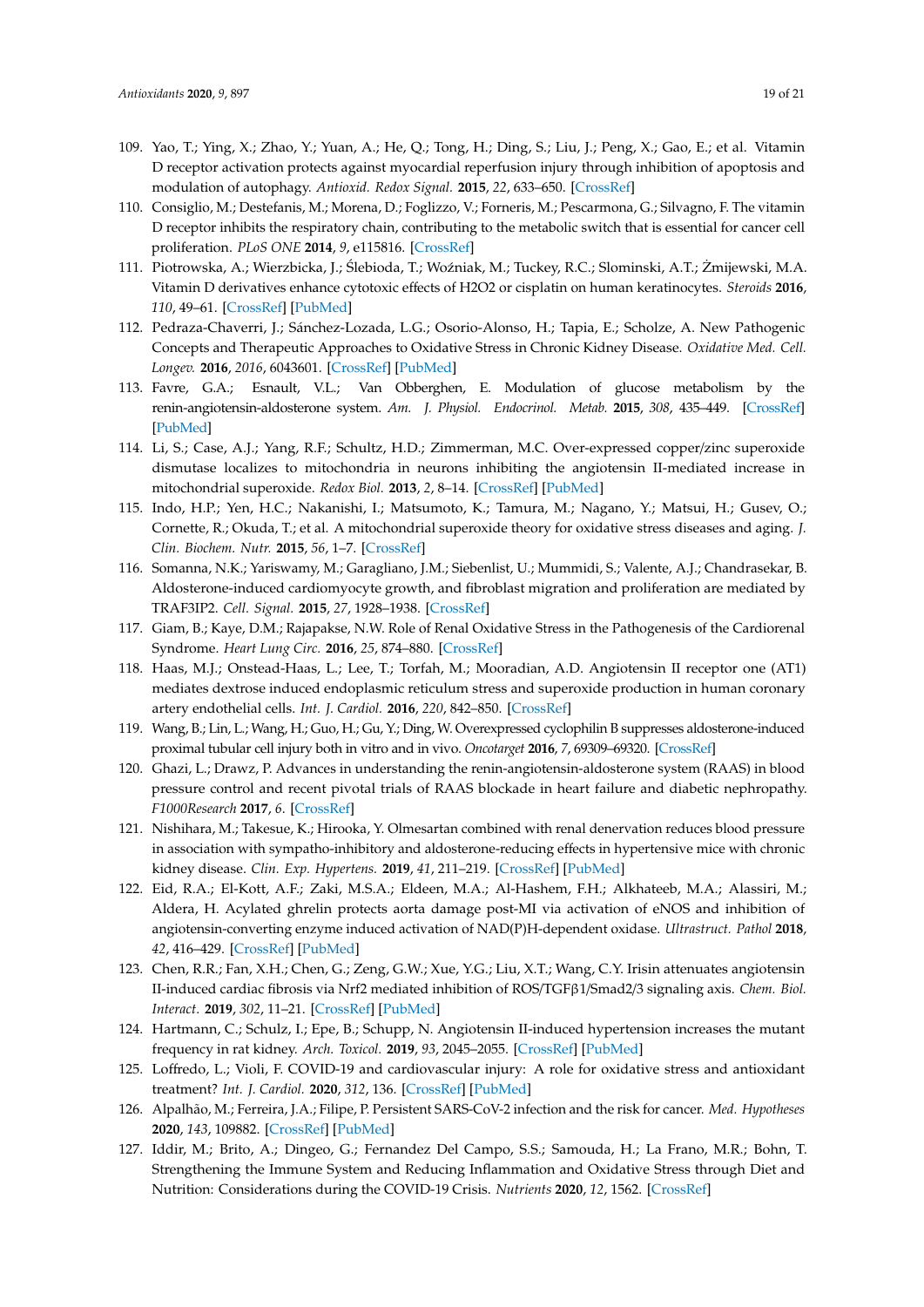- 128. Korakas, E.; Ikonomidis, I.; Kousathana, F.; Balampanis, K.; Kountouri, A.; Raptis, A.; Palaiodimou, L.; Kokkinos, A.; Lambadiari, V. Obesity and COVID-19: Immune and metabolic derangement as a possible link to adverse clinical outcomes. *Am. J. Physiol. Endocrinol. Metab.* **2020**, *319*, E105–E109. [CrossRef]
- 129. Sawalha, A.H.; Zhao, M.; Coit, P.; Lu, Q. Epigenetic dysregulation of ACE2 and interferon-regulated genes might suggest increased COVID-19 susceptibility and severity in lupus patients. *Clin. Immunol.* **2020**, *215*, 108410. [CrossRef]
- 130. McCord, J.M.; Hybertson, B.M.; Cota-Gomez, A.; Gao, B. Nrf2 Activator PB125® as a Potential Therapeutic Agent Against COVID-19. *Antioxidants* **2020**. [CrossRef]
- 131. Polonikov, A. Endogenous Deficiency of Glutathione as the Most Likely Cause of Serious Manifestations and Death in COVID-19 Patients. *ACS Infect. Dis.* **2020**, *6*, 1558–1562. [CrossRef] [PubMed]
- 132. Shneider, A.; Kudriavtsev, A.; Vakhrusheva, A. Can melatonin reduce the severity of COVID-19 pandemic? *Int. Rev. Immunol.* **2020**, *39*, 153–162. [CrossRef] [PubMed]
- 133. Ferder, M.; Inserra, F.; Manucha, W.; Ferder, L. The world pandemic of vitamin D deficiency could possibly be explained by cellular inflammatory response activity induced by the renin-angiotensin system. *Am. J. Physiol. Cell Physiol.* **2013**, *304*, C1027–C1039. [CrossRef] [PubMed]
- 134. Giménez, V.M.M.; Sanz, R.L.; Marón, F.J.M.; Ferder, L.; Manucha, W. Vitamin D-RAAS connection: An Integrative Standpoint into Cardiovascular and Neuroinflammatory Disorders. *Curr. Protein Pept. Sci* **2020**. [CrossRef] [PubMed]
- 135. Manucha, W.; Ritchie, B.; Ferder, L. Hypertension and insulin resistance: Implications of mitochondrial dysfunction. *Curr. Hypertens. Rep.* **2015**, *17*, 504. [CrossRef]
- 136. Li, Y.C.; Qiao, G.; Uskokovic, M.; Xiang, W.; Zheng, W.; Kong, J. Vitamin D: A negative endocrine regulator of the renin-angiotensin system and blood pressure. *J. Steroid Biochem. Mol. Biol.* **2004**, *89–90*, 387–392. [CrossRef]
- 137. Santoro, D.; Caccamo, D.; Lucisano, S.; Buemi, M.; Sebekova, K.; Teta, D.; De Nicola, L. Interplay of vitamin D, erythropoiesis, and the renin-angiotensin system. *Biomed. Res. Int* **2015**, *2015*, 145828. [CrossRef]
- 138. Xu, J.; Yang, J.; Chen, J.; Luo, Q.; Zhang, Q.; Zhang, H. Vitamin D alleviates lipopolysaccharide-induced acute lung injury via regulation of the renin-angiotensin system. *Mol. Med. Rep.* **2017**, *16*, 7432–7438. [CrossRef]
- 139. Ricca, C.; Aillon, A.; Bergandi, L.; Alotto, D.; Castagnoli, C.; Silvagno, F. Vitamin D Receptor Is Necessary for Mitochondrial Function and Cell Health. *Int. J. Mol. Sci.* **2018**, *19*, 1672. [CrossRef]
- 140. Silvagno, F.; De Vivo, E.; Attanasio, A.; Gallo, V.; Mazzucco, G.; Pescarmona, G. Mitochondrial localization of vitamin D receptor in human platelets and differentiated megakaryocytes. *PLoS ONE* **2010**, *5*, e8670. [CrossRef]
- 141. Abadir, P.M.; Foster, D.B.; Crow, M.; Cooke, C.A.; Rucker, J.J.; Jain, A.; Smith, B.J.; Burks, T.N.; Cohn, R.D.; Fedarko, N.S.; et al. Identification and characterization of a functional mitochondrial angiotensin system. *Proc. Natl. Acad. Sci. USA* **2011**, *108*, 14849–14854. [CrossRef] [PubMed]
- 142. Sanz, R.; Mazzei, L.; Santino, N.; Ingrasia, M.; Manucha,W. Vitamin D-mitochondria cross-talk could modulate the signaling pathway involved in hypertension development: A translational integrative overview. *Clin. Investig. Arterioscler.* **2020**, *32*, 144–155. [CrossRef] [PubMed]
- 143. Carrara, D.; Bruno, R.M.; Bacca, A.; Taddei, S.; Duranti, E.; Ghiadoni, L.; Bernini, G. Cholecalciferol treatment downregulates renin-angiotensin system and improves endothelial function in essential hypertensive patients with hypovitaminosid D. *J. Hypertens.* **2016**, *34*, 2199–2205. [CrossRef] [PubMed]
- 144. Leung, P.S. The Modulatory Action of Vitamin D on the Renin-Angiotensin System and the Determination of Hepatic Insulin Resistance. *Molecules* **2019**, *24*, 2479. [CrossRef]
- 145. Kong, J.; Zhu, X.; Shi, Y.; Liu, T.; Chen, Y.; Bhan, I.; Zhao, Q.; Thadhani, R.; Li, Y.C. VDR attenuates acute lung injury by blocking Ang-2-Tie-2 pathway and renin-angiotensin system. *Mol. Endocrinol.* **2013**, *27*, 2116–2125. [CrossRef]
- 146. Shi, Y.; Liu, T.; Yao, L.; Xing, Y.; Zhao, X.; Fu, J.; Xue, X. Chronic vitamin D deficiency induces lung fibrosis through activation of the renin-angiotensin system. *Sci. Rep.* **2017**, *7*, 3312. [CrossRef]
- 147. Al-Ishaq, R.K.; Kubatka, P.; Brozmanova, M.; Gazdikova, K.; Caprnda, M.; Büsselberg, D. Health implication of vitamin D on the cardiovascular and the renal system. *Arch. Physiol. Biochem.* **2019**, 1–15. [CrossRef]
- 148. He, M.C.; Shi, Z.; Sha, N.N.; Chen, N.; Peng, S.Y.; Liao, D.F.; Wong, M.S.; Dong, X.L.; Wang, Y.J.; Yuan, T.F.; et al. Paricalcitol alleviates lipopolysaccharide-induced depressive-like behavior by suppressing hypothalamic microglia activation and neuroinflammation. *Biochem. Pharmacol.* **2019**, *163*, 1–8. [CrossRef]
- 149. Turin, A.; Bax, J.J.; Doukas, D.; Joyce, C.; Lopez, J.J.; Mathew, V.; Pontone, G.; Shah, F.; Singh, S.; Wilber, D.J.; et al. Interactions Among Vitamin D, Atrial Fibrillation, and the Renin-Angiotensin-Aldosterone System. *Am. J. Cardiol.* **2018**, *122*, 780–784. [CrossRef]